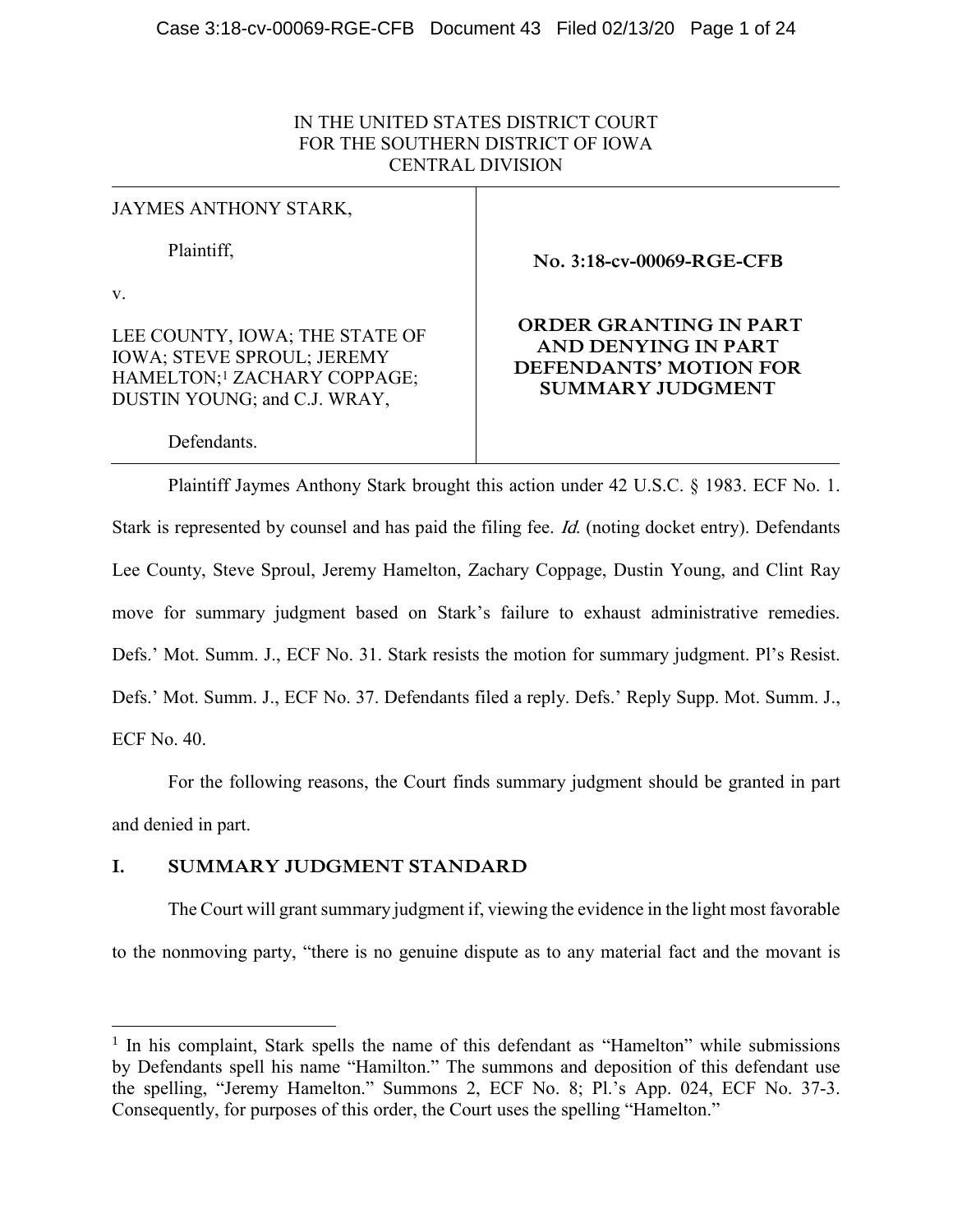## Case 3:18-cv-00069-RGE-CFB Document 43 Filed 02/13/20 Page 2 of 24

entitled to judgment as a matter of law." Fed. R. Civ. P. 56(a). "The non-moving party receives the benefit of all reasonable inferences supported by the evidence, but has 'the obligation to come forward with specific facts showing that there is a genuine issue for trial.'" Atkison v. City of Mt. View, 709 F.3d 1201, 1207 (8th Cir. 2013) (quoting Dahl v. Rice Cty., 621 F.3d 740, 743 (8th Cir. 2010)).

To avoid an entry of summary judgment, the nonmovant must make a sufficient showing on every essential element of its case for which it has the burden of proof at trial. Celotex Corp. v. Catrett, 477 U.S. 317, 322-23 (1986). To show a fact is genuinely disputed, a party must support the assertion by:

(A) citing to particular parts of materials in the record, including depositions, documents, electronically stored information, affidavits or declarations, stipulations (including those made for purposes of the motion only), admissions, interrogatory answers, or other materials; or

(B) showing that the materials cited do not establish the absence or presence of a genuine dispute, or that an adverse party cannot produce admissible evidence to support the fact.

Fed. R. Civ. P. 56(c)(1).

The quantum of proof the nonmoving party must produce is not precisely measurable, but it must be enough evidence "such that a reasonable jury could return a verdict for the nonmoving party." Anderson v. Liberty Lobby, Inc., 477 U.S. 242, 248 (1986); see also Matsushita Elec. Indus. Co., Ltd. v. Zenith Radio Corp., 475 U.S. 574, 586 (1986) ("opponent must do more than simply show that there is some metaphysical doubt as to the material facts"); Williams v. City of Carl Junction, 480 F.3d 871, 873 (8th Cir. 2007) ("The nonmoving party 'must present more than a scintilla of evidence and must advance specific facts to create a genuine issue of material fact for trial.'") (quoting FDIC v. Bell, 106 F.3d 258, 263 (8th Cir. 1997)).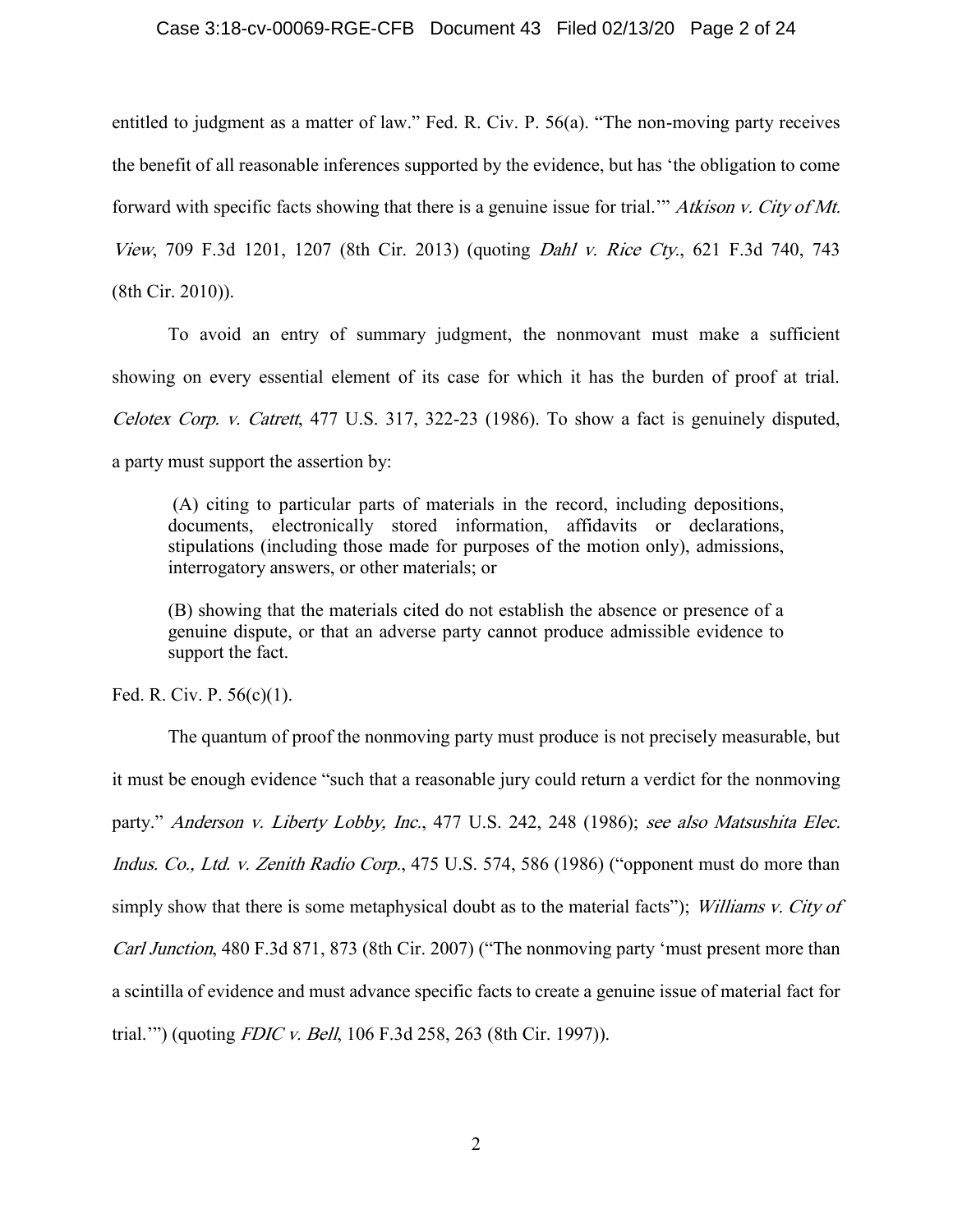## Case 3:18-cv-00069-RGE-CFB Document 43 Filed 02/13/20 Page 3 of 24

On a motion for summary judgment, the Court views all the facts in the light most favorable to the nonmoving party, and it gives that party the benefit of all reasonable inferences possibly drawn from the facts. Lickteig v. Business Men's Assur. Co. of Am., 61 F.3d 579, 583 (8th Cir. 1995).

## **II. SUMMARY OF MATERIAL FACTS**

At all relevant times, Sproul, Hamelton, Coppage, Young, and Wray were employed by the Lee County Sheriff's Department. ECF No. 1 ¶¶ 6–10. Lee County is a governmental subdivision of the State of Iowa and operates a sheriff's office and jail. *Id.* 11.

On June 29, 2016, Stark was in the custody of the Lee County Sheriff. *Id.* 13. On that day, Lee County Deputy Sheriff Sproul transported Stark to and from a medical appointment in the back seat of Sproul's cruiser without either a lap or shoulder belt. *Id.*  $\P$  13–14. He was restrained by leg shackles, a belly chain, and handcuffs. *Id.* 15.

When returning Stark to the Lee County Correctional Center after the medical appointment, Sproul overheard the city police dispatcher advise of an armed robbery in progress at a bank near Sproul's location. Defs.' App. Supp. Mot. Summ. J. at APP. 40, Sproul Dep. 52:17–23, ECF No. 31-2. Sproul responded by driving to the bank location with the intent to observe the crime in process pending approval of the city police department. Sproul Dep. 55:1–56:7, 57:19–58:7, ECF No. 31-2 at APP. 41–42.

While parked near the bank location Sproul saw the robbery suspect flee on foot and begin running across a vacant lot. Sproul Dep. 47:4–9, ECF No. 31-2 at APP. 39. In events that "happened really quick," Sproul followed in his vehicle at approximately 20 to 25 miles per hour. Sproul Dep. 47:23–48:2, ECF No. 31-2 at APP. 39. The robbery suspect turned and discharged a handgun into the car, striking the windshield, radiator, and the driver side door. Sproul Dep. 48:7–25, ECF No. 31-2 at APP. 39. Sproul made a sharp right turn to evade the gunfire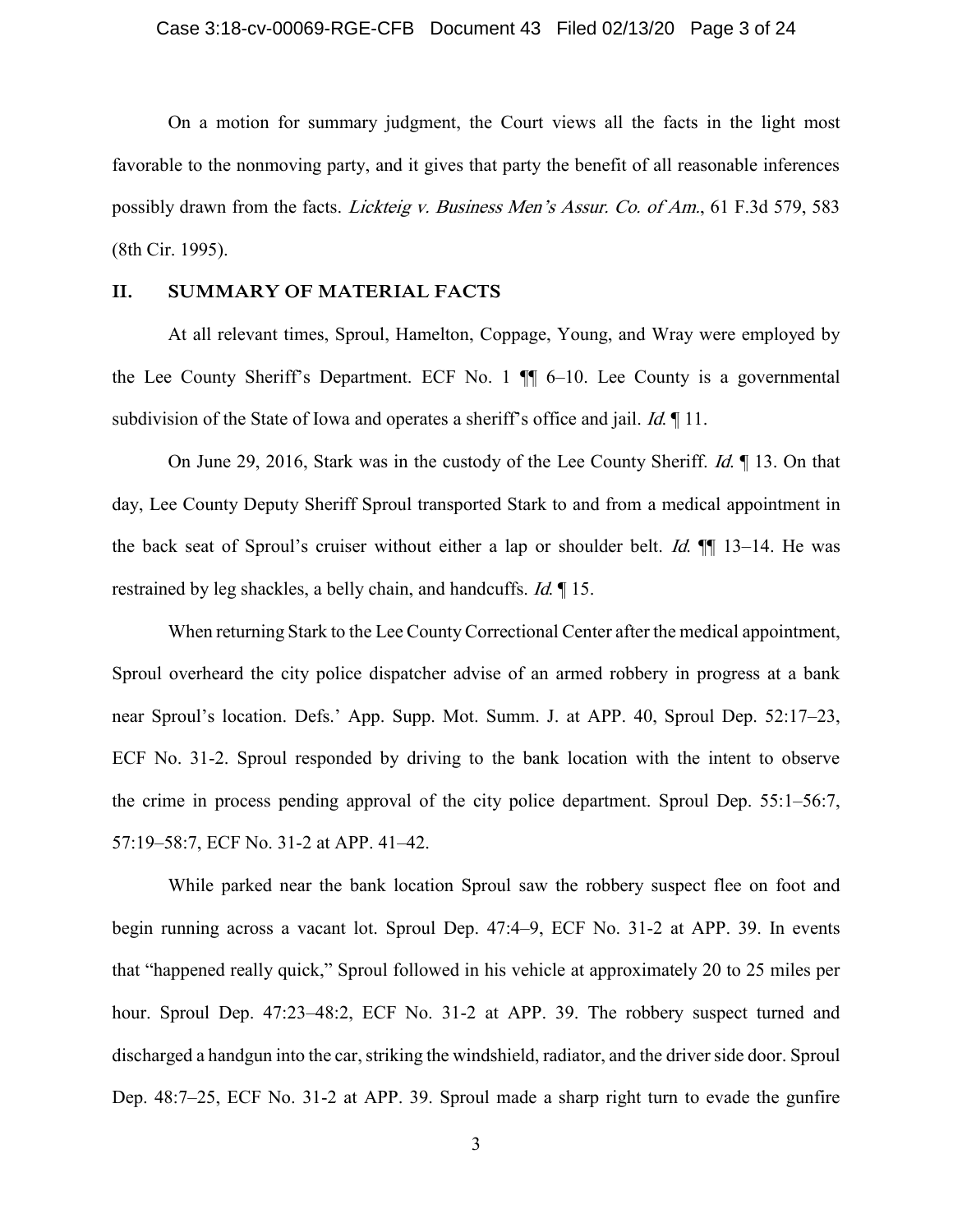## Case 3:18-cv-00069-RGE-CFB Document 43 Filed 02/13/20 Page 4 of 24

and departed the scene. Sproul Dep. 49:2–15, ECF No. 31-2 at APP. 39. Sproul later returned to the scene. Sproul Dep. 66:1–4, ECF No. 31-2 at APP. 43. Stark was in the back seat throughout these events. See, generally, ECF No. 31-2 at APP. 38, 40–43.

Sproul returned Stark to the Lee County Correctional Center shortly thereafter. Pl.'s App. Supp. Resist. Defs.' Mot. Summ. J. at Pl.'s App. 045, Stark Dep. 39:15–17, ECF No. 37-3. Immediately thereafter, Stark began to experience lower back and neck pain. Stark Dep. 40:14–23, ECF No. 37-3 at Pl.'s App. 045–046. He was taken to the hospital for treatment. See Stark Dep. 41:10–13, ECF No. 37-3 at Pl.'s App. 046.

The Lee County Sheriff has a written policy concerning transportation of inmates. ECF No. 31-2 at APP. 32–33. Under this policy, inmates "shall be properly restrained." Id. at APP. 32. Specifically, "[i]nmates going to medical appointments or when leaving the confines of the jail shall be in restraints. Cuffing is mandatory and additional restraints will be at the officer's discretion." *Id.* at APP. 33. The policy does not specifically refer to seatbelts.

After returning from the hospital, Stark "got into it" with defendants about whether he could make a phone call. Stark Dep. 50:8–11, 51:7–15, ECF No. 37-3 at Pl.'s App. 047. After mentioning that he was going to the media, Defendants responded, "[w]ell, you're not calling anybody, how about that." Stark Dep. 52:20–23, ECF No. 37-3 at Pl.'s App. 048. It is the policy for Lee County Jail to charge inmates for personal calls. Defs.' Suppl. App. Supp. Mot. Summ. J. 3, Stark Dep. 52:24–53:2, ECF No. 40-1. On June 29, 2016, Stark did not have money to make personal phone calls. Stark Dep. 53:3–6, ECF No. 40-1 at 3.

That evening, Stark was kicking on his door and screaming. Stark Dep. 51:19–22, ECF No. 40-1 at 3. Wray, Hamelton, Coppage, and Young came into Stark's jail cell with "gloves on, slammed [Stark] up against the wall, [and] threw [him] in handcuffs." Stark Dep. 50:10–11, ECF No. 37-3 at Pl.'s App. 047; see also ECF No. 1 ¶ 23. They also pointed a taser at Stark.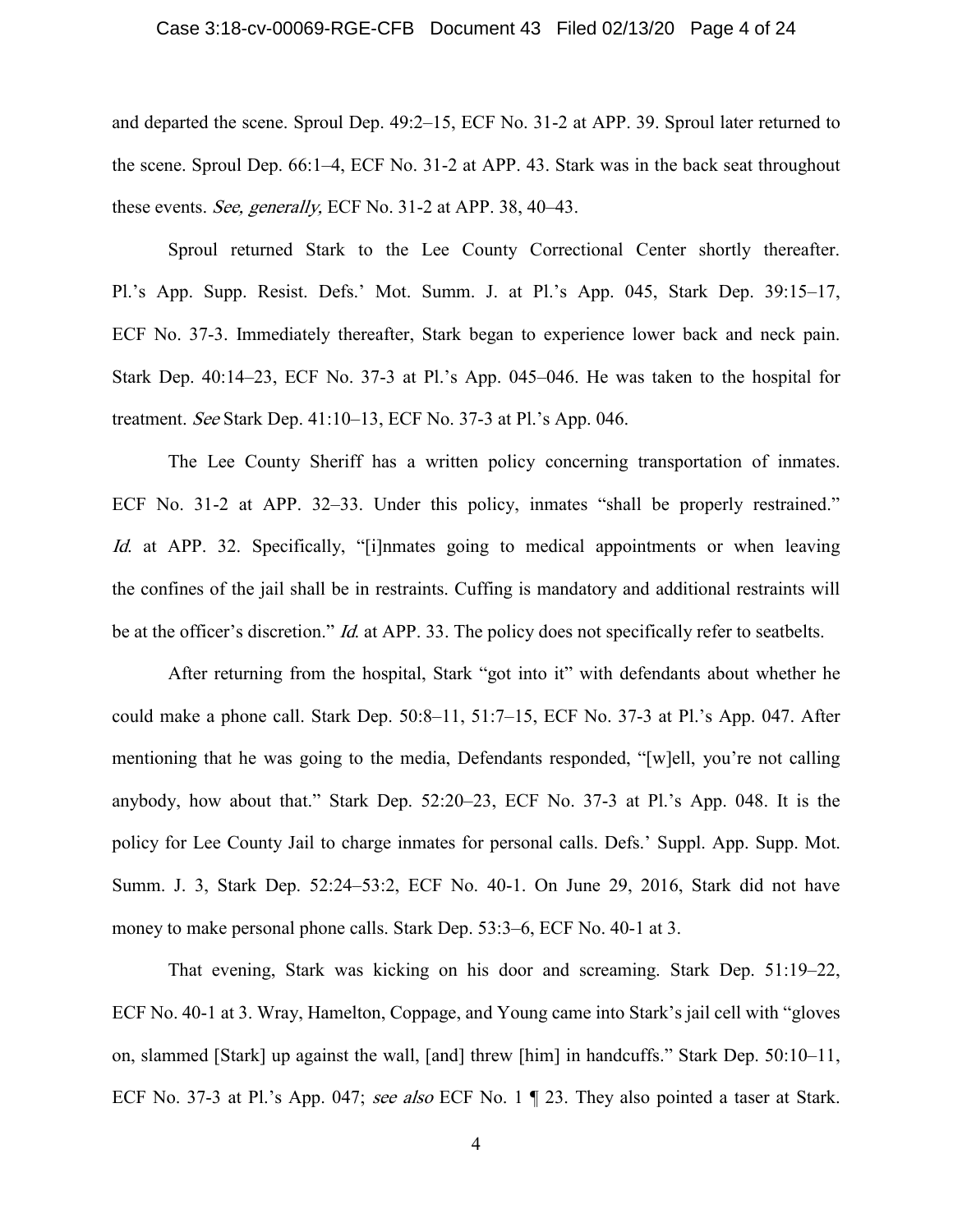#### Case 3:18-cv-00069-RGE-CFB Document 43 Filed 02/13/20 Page 5 of 24

Stark Dep. 51:17–18, ECF No. 37-3 at Pl.'s App. 047–048. Defendants told Stark, "[t]his is none of your business, you don't need to talk about it to nobody, anything that you seen, you know, keep to yourself." Stark Dep. 51:12–15, ECF No. 37-3 at Pl.'s App. 047.

On January 28, 2018, Stark filed a complaint in federal court against Defendants alleging claims about the robbery chase incident and subsequent injuries. See Stark v. Lee County, Iowa, 3:18-cv-00010-CFB (S.D. Iowa) ("Stark I"). By stipulation of the parties, the complaint was dismissed without prejudice on May 7, 2018. Stipulation, Stark I, ECF No. 17. At the time of the dismissal, Stark was on parole. Stark Dep. 15:13–16:4, ECF No. 31-2 at APP. 22. His parole was revoked after he missed several appointments. Stark Dep. 16:5–22, ECF No. 31-2 at APP. 22. He was rearrested and taken into custody on June 2, 2018. Keokuk Police Dep't Officer's Report, ECF No. 31-2 at APP. 34–35.

This complaint was filed June 28, 2018. ECF No. 1 ("Stark II"). It encompasses the same claims as made in Stark I. Compare id. with Compl., Stark I, ECF No. 1. At the time this complaint was filed, Stark was an inmate at the Iowa Medical and Classification Center. ECF No. 1 ¶ 12.

At all relevant times, the Lee County Sheriff had a grievance policy "which permits inmates an available means of resolving grievances in an orderly, fair, simple and expeditious method." ECF No. 31-2 at APP. 26. Under the grievance policy, all inmates are first required to attempt to resolve the issue informally. *Id.* Inmates are then required to submit a formal complaint form to the grievance officer. Id. at APP. 29. Within seven days, the grievance officer is to appropriately log the grievance. Id. at APP. 29–30. Within fourteen days the grievance officer investigates and responds to the grievant. Id. at APP. 30. "All grievances shall be processed from initial receipt to final decision within ninety (90) days." *Id.* at APP. 31. The grievant may appeal the grievance officer's response to the jail administrator. Id. The jail administrator or designee shall respond in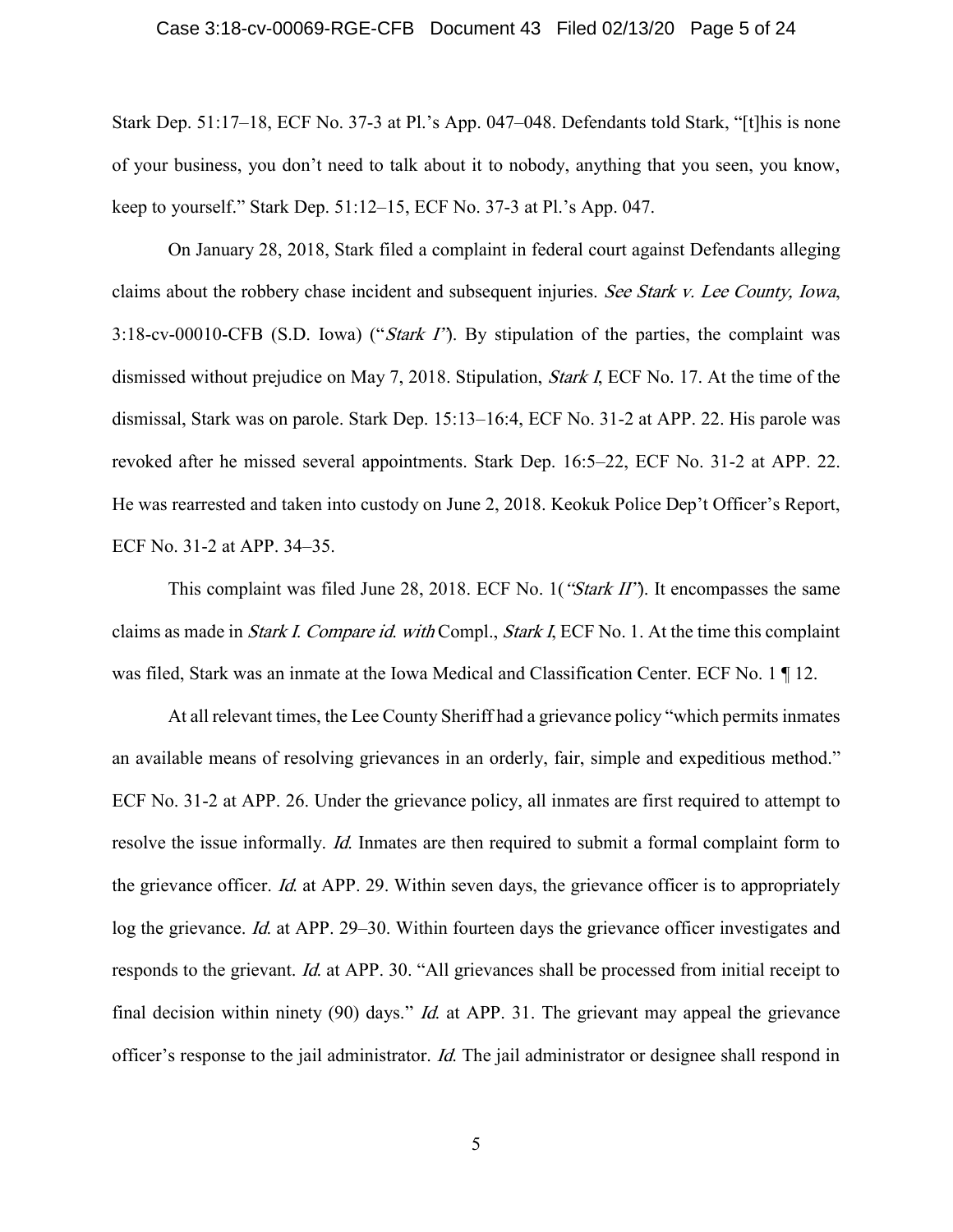## Case 3:18-cv-00069-RGE-CFB Document 43 Filed 02/13/20 Page 6 of 24

writing to the appeal within fifteen days. *Id*. The grievance policy contains no time restriction for inmates to initiate the grievance process.

In his response to Defendants' request for admissions, Stark denies he was ever provided a copy of the grievance policy despite his repeated requests to file a grievance. ECF No. 31-2 at APP. 01. He contends all of his requests were ignored. *Id.* He also claims he was retaliated against for making the request. Id. He states he also submitted letters regarding his complaints to the Lee County Sheriff and the ombudsman. Id. He was then transferred to a different jail and put in solitary for four to six months where he had no access to a grievance process. Id.

## **III. DISCUSSION OF APPLICABLE LAW**

 $\overline{a}$ 

Stark alleges Defendants violated his free speech rights, rights against unreasonable seizure, and rights to be free from cruel and unusual punishment under both the federal and Iowa constitutions.**<sup>2</sup>** ECF No. 1 ¶¶ 31–36. Specifically, Stark claims Defendants Sproul and Lee County improperly seized him and were deliberately indifferent to his safety when he was forced to be involved in chasing the robbery suspect. *Id*. He also alleges Defendants Wray, Coppage, Hamelton, Young, and Lee County violated his right to free speech when they sought to prevent him

<sup>&</sup>lt;sup>2</sup> "The Supreme Court of Iowa is the final arbiter of the meaning of the Iowa Constitution, but when the federal and state constitutions contain similar provisions, they are usually deemed to be identical in scope, import, and purpose." State v. Davis, 304 N.W.2d 432, 434 (Iowa 1981). Stark's three federal claims are virtually identical to and listed in the same counts as his state constitutional claims. ECF No. 1 ¶¶ 31–39. No party advocates any state provision should be interpreted differently from its federal counterpart. Therefore, the analysis of Stark's federal constitutional claims under § 1983 is equally applicable to his state claims. See State v. Richardson, 890 N.W.2d 609, 621 (Iowa 2017) (interpreting "article I, section 17 in the same dual fashion" as federal Eighth Amendment); State v. Storm, 898 N.W.2d 140, 147–48 (Iowa 2017) ("The search and seizure provisions of the Fourth Amendment to the United States Constitution and article I, section 8 of the Iowa Constitution are virtually identical."); State v. Milner, 571 N.W.2d 7, 12 (Iowa 1997) ("[T]he Iowa Constitution generally imposes the same restrictions on the regulation of speech as does the federal constitution.").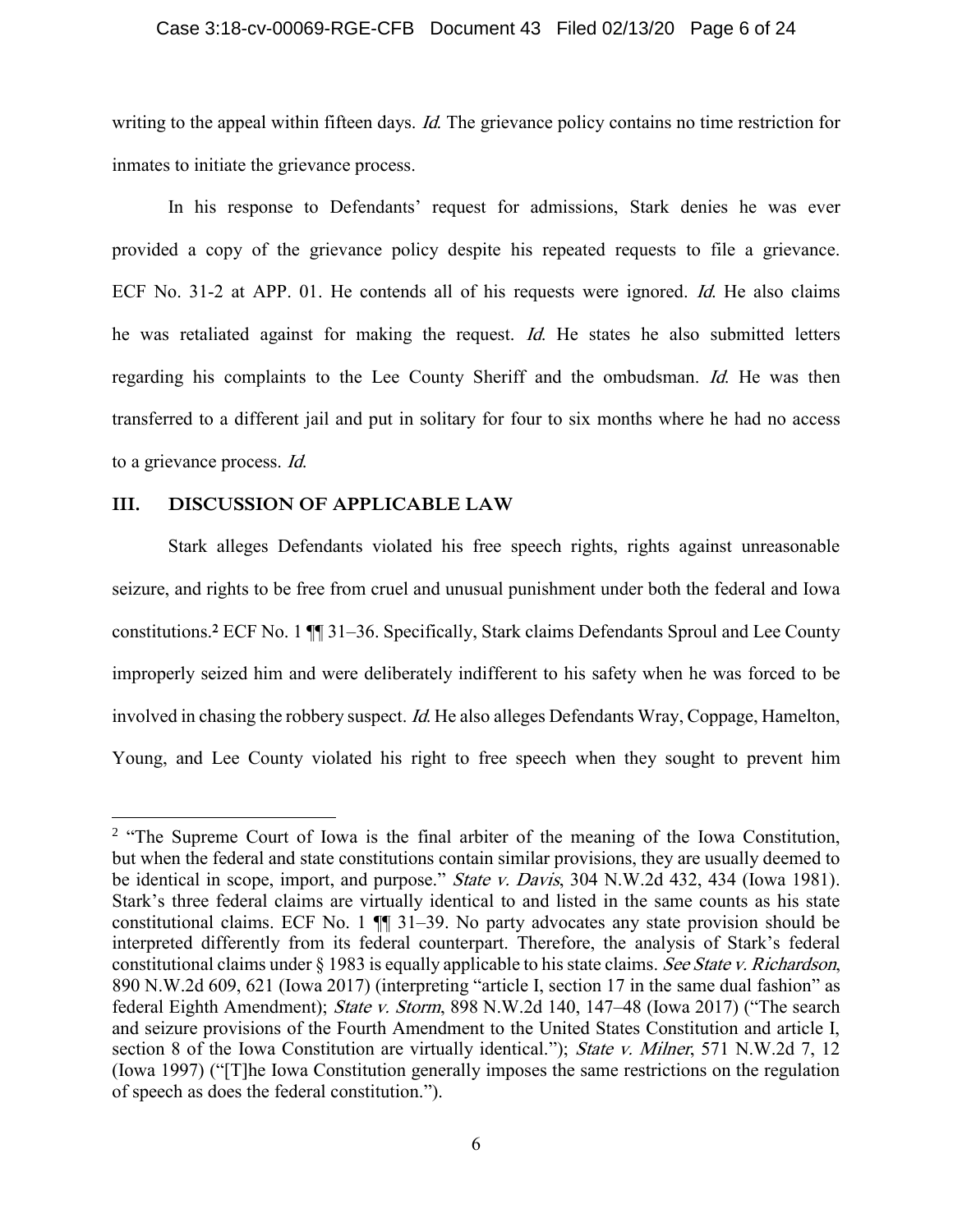## Case 3:18-cv-00069-RGE-CFB Document 43 Filed 02/13/20 Page 7 of 24

from talking about his injuries and the robbery chase. Id.  $\mathbb{I}$  37–39. Stark contends these defendants, together with Sproul, also conspired to cover up the robbery chase. *Id.*  $\P$  40–44. Stark alleges state law negligence claims against the Lee County defendants based on these incidents. Id.  $\mathbb{I}$  ¶ 45–52. Finally, Stark complains the State of Iowa has been deliberately indifferent to his serious medical needs by failing to treat him for his injuries. *Id.*  $\P$  53–66 (alleging claims under federal and state constitutions).

Defendants move for summary judgment on the basis that Stark failed to fully exhaust his administrative remedies on all claims as required by 42 U.S.C. § 1997e(a). Defs.' Br. Supp. Mot. Summ. J. 4–6, ECF No. 31-3. They also argue they are entitled to judgment as a matter of law as to all Stark's claims against them. *Id.* at 6–11. For the reasons discussed below, the Court grants summary judgment in part.

## **A. Exhaustion**

"No action shall be brought with respect to prison conditions under [42 U.S.C. § 1983], or any other Federal law, by a prisoner confined in any jail, prison, or other correctional facility until such administrative remedies as are available are exhausted." 42 U.S.C. § 1997e(a). Exhaustion is mandatory. Jones v. Bock, 549 U.S. 199, 211 (2007). The burden is on Defendants to raise and prove this affirmative defense. See id. at 212.

An inmate is required to exhaust only such remedies as are available. *Ross v. Blake*, 136 S. Ct. 1850, 1858 (2016). A remedy is not "available" to the inmate when 1) the process operates as a simple dead end where the office "disclaims the capacity to consider those petitions;" 2) the administrative scheme is "so opaque that it becomes . . . incapable of use;" or 3) "when prison administrators thwart inmates from taking advantage of a grievance process through machination, misrepresentation, or intimidation." Id. at 1859–60.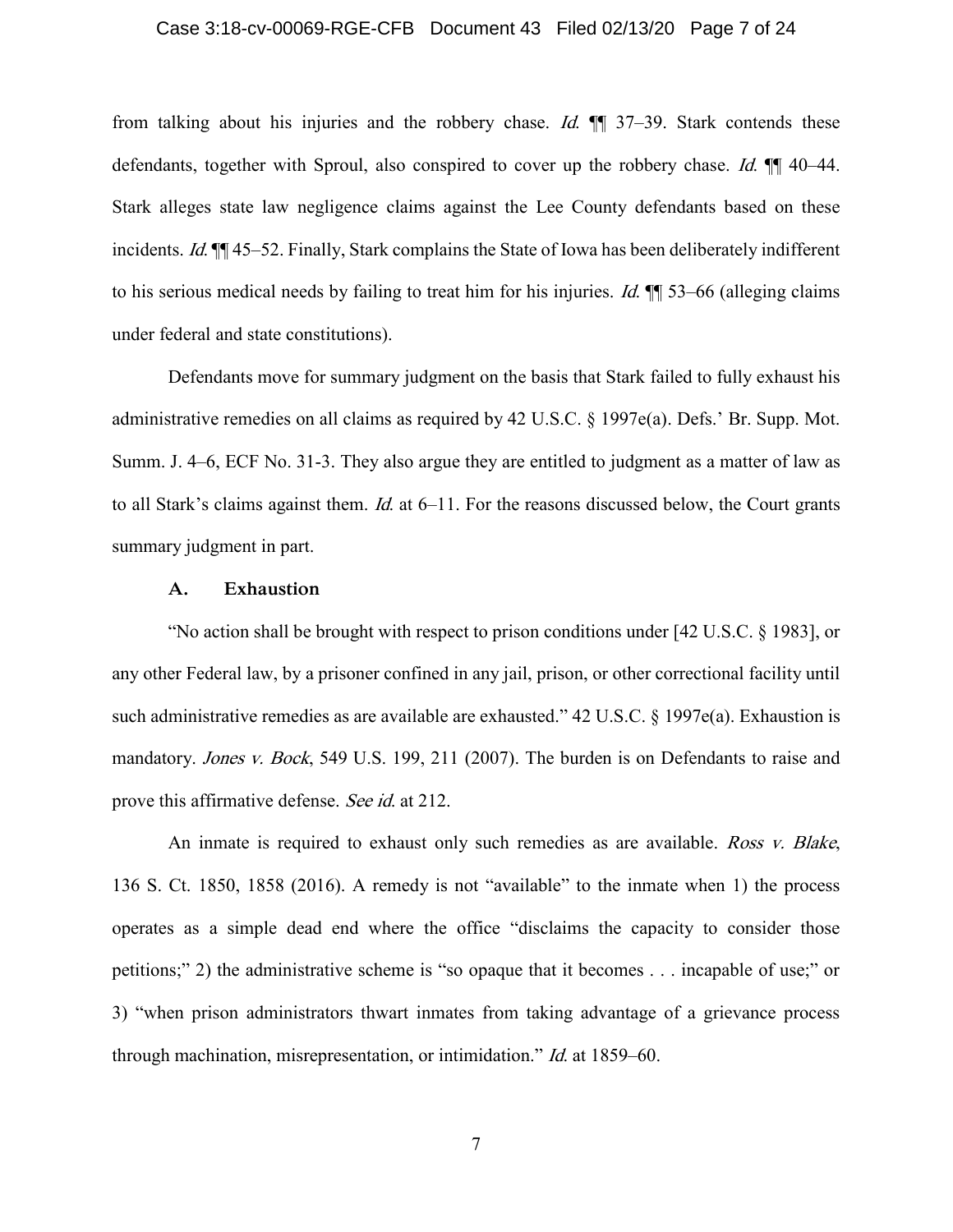## Case 3:18-cv-00069-RGE-CFB Document 43 Filed 02/13/20 Page 8 of 24

It is undisputed that during all relevant times, Lee County had a grievance policy for inmates. ECF No. 31-2 at APP. 26–31. Stark asserts he never filed a written grievance about the chase incident, however, because Defendants failed to provide him with a form. Id. at APP. 01. He contends he made multiple requests for a grievance form, wrote to the Lee County Sheriff about the incident, and even contacted the state ombudsman about his complaints. Id. Instead of receiving a form, he states Defendants retaliated against him by transferring him to a different jail and placing him in solitary for four to six months. Id.

Defendants concede "Stark could generate a material issue of fact about whether the Lee County grievance procedure was available to him prior to filing his previous action." Defs.' Reply Br. Supp. Mot. Summ. J. 1, ECF No. 40. Their argument, however, is that in order to satisfy exhaustion, Stark was required to attempt to use the grievance process again before filing this second lawsuit. Id. At the time he filed *Stark II*, Stark was represented by legal counsel, was personally familiar with the grievance process at Lee County, and because he was not incarcerated at Lee County, was not subject to any intimidation. ECF No. 31-3 at 6. According to Defendants, "[t]here is no reason in the world why Stark or his counsel could not have utilized the Lee County Inmate Grievance Program between June 2, 2018 when Stark once again achieved prisoner status and June 28, 2018 when he commenced this action." Id.

For the following reasons, this argument is not persuasive. First, the grievance policy is ambiguous as to whether Stark would be allowed to grieve if he was no longer incarcerated at Lee County. The grievance policy does not define the term "inmate," and appears to apply to only those currently incarcerated at the jail. See e.g. ECF No. 31-2 at APP. 26 ("[A]ll *inmates* must attempt informal resolution prior to filing a written grievance.") (emphasis added); id. at APP. 27 (" $Inmates \dots$  shall be entitled to file grievances within this program.") (emphasis added); id. ("Assistance shall be available to *inmates* who cannot complete the forms themselves.")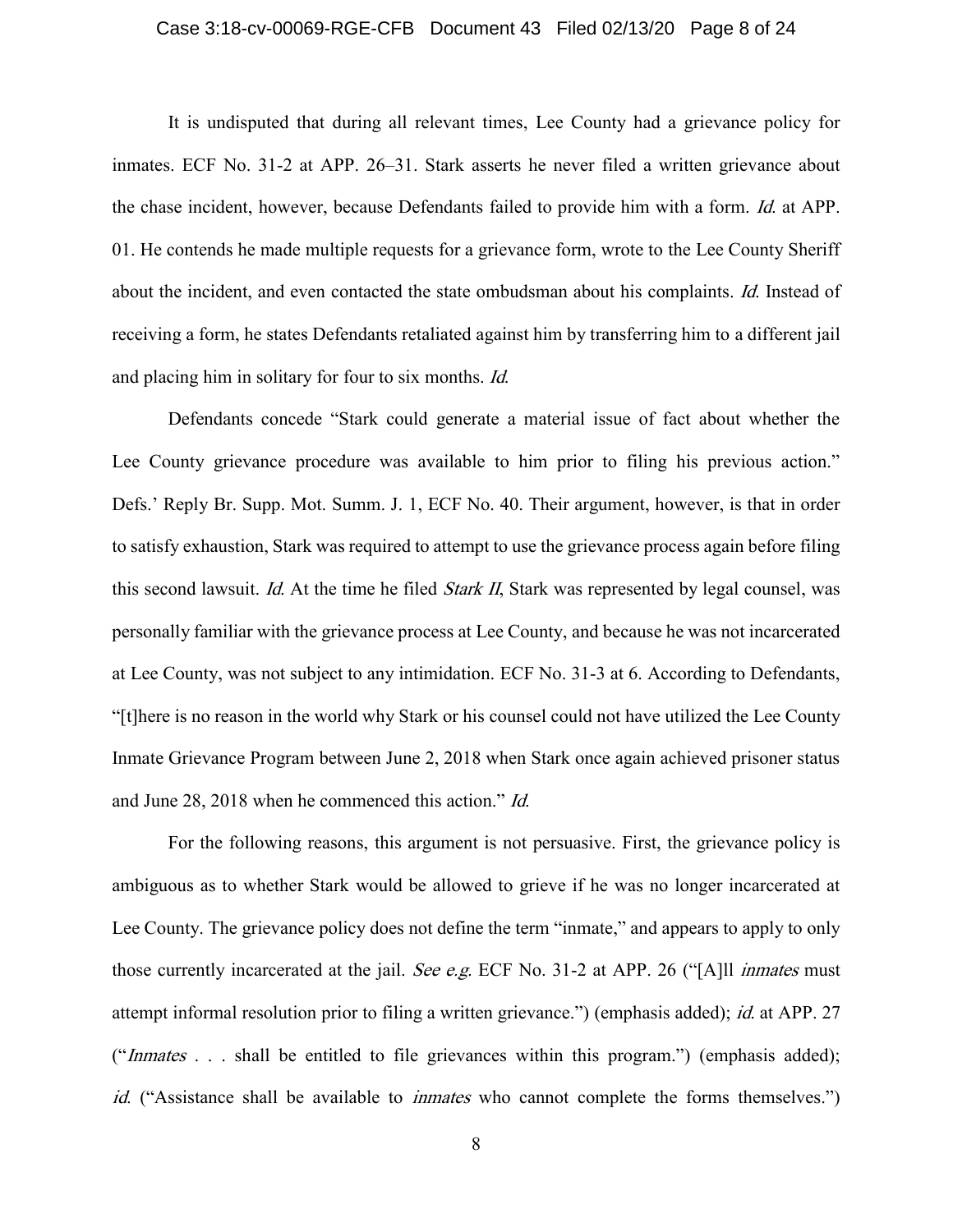## Case 3:18-cv-00069-RGE-CFB Document 43 Filed 02/13/20 Page 9 of 24

(emphasis added). Additionally, Defendants do not dispute they originally refused to provide grievance forms to Stark. Once that process was thwarted, Defendants do not explain why the process would be open to Stark when it was previously blocked.

Further, while the grievance policy does not impose any time limit for initially filing a grievance, see ECF No. 31-2 at APP. 26–31, Defendants do not suggest what relief might still be available to Stark. The exhaustion process must be able to grant at least some relief. *Ross*, 135 S. Ct. at 1859 (stating exhaustion is required only of those "grievance procedures that are 'capable of use' to obtain 'some relief for the action complained of'") (quoting Booth v. Churner, 532 U.S. 731, 738 (2001)). Such a late grievance provides the county no meaningful opportunity to address the claims in the grievance. See Brown v. Valoff, 422 F.3d 926, 936 (9th Cir. 2005) ("[R]equiring entirely pointless exhaustion, when no possible relief is available, is more likely to inflame than to 'mollify passions,' and thus is unlikely to 'filter out some frivolous claims.'") (quoting Booth, 532 U.S. at 737, and Porter v. Nussle, 534 U.S. 516, 525 (2002)). Instead, Defendants' alleged refusal to provide grievance forms eliminated any "fair and full opportunity" for Lee County officials to address the complaint themselves. See Woodford v. Ngo, 548 U.S. 81, 90 (2006) (discussing how exhaustion requirements provide "agency a fair and full opportunity to adjudicate their claims").

Finally, requiring continued attempts to grieve a system that previously was "unavailable" does not accomplish any of the benefits of exhaustion in general, which "include allowing a prison to address complaints about the program it administers before being subjected to suit, reducing litigation to the extent complaints are satisfactorily resolved, and improving litigation that does occur by leading to the preparation of a useful record." Jones, 549 U.S. at 219. Nor does Defendants' argument support the stated purpose of the Lee County's grievance program which is to permit "inmates an available means of resolving grievances in an orderly, fair, simple, and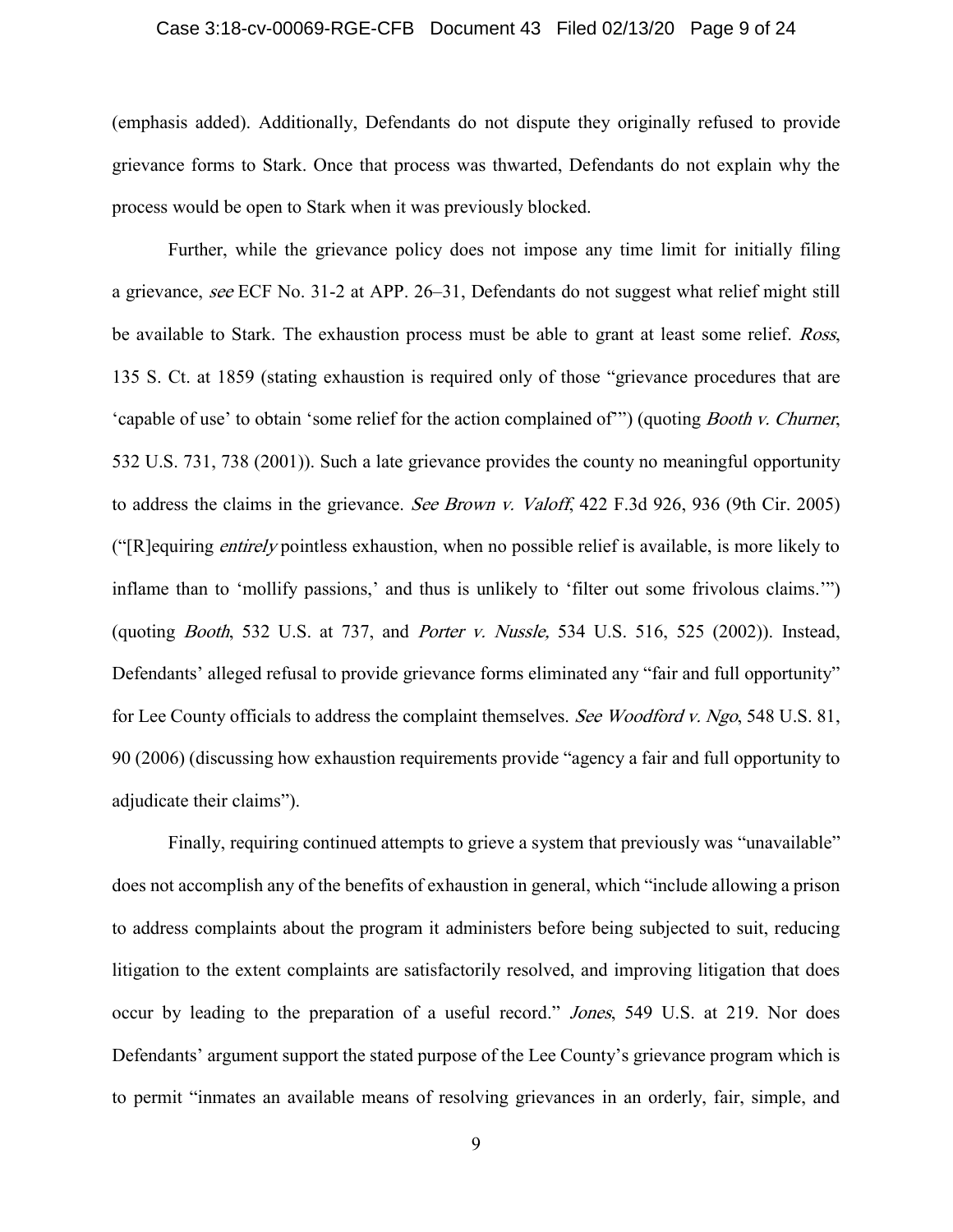## Case 3:18-cv-00069-RGE-CFB Document 43 Filed 02/13/20 Page 10 of 24

expeditious method." ECF No. 31-2 at APP. 26. A grievance filed two years after the event occurred is not an expeditious resolution.

Instead, exhaustion is complete once the prison fails to respond and no further remedies were available to the inmate. Foulk v. Charrier, 262 F.3d 687, 698 (8th Cir. 2001) ("Foulk's testimony suggests that he had exhausted his available administrative remedies because, once MDOC failed to respond to his IRR, no further administrative proceedings were 'available' to him."). Other courts have specifically found the grievance process was not "available" where prison officials fail to respond to an inmate's request for grievance forms. Miller v. Norris, 247 F.3d 736, 740 (8th Cir. 2001) ("[A] remedy that prison officials prevent a prisoner from 'utilizing' is not an 'available' remedy under § 1997e(a)."); Nixon v. Sanders, 243 F. App'x 197, 199 (8th Cir. 2007) (concluding plaintiff "raised a factual dispute as to whether he was denied the necessary forms to grieve the religious harassment that was the subject of his *Bivens* action"); see also Porter v. Sturm, 781 F.3d 448, 452 (8th Cir. 2015) ("Inmates are excused from exhausting remedies 'when officials have prevented prisoners from utilizing the procedures, or when officials themselves have failed to comply with the grievance procedures.'") (quoting Gibson v. Weber, 431 F.3d 339, 341 (8th Cir. 2005)).

In light of the above discussion, the Court concludes Defendants have failed to demonstrate the grievance process at Lee County was "available" for Stark to use between the time he dismissed Stark I and filed Stark II. The Court will not dismiss Stark's claim for failure to exhaust administrative remedies.

## **B. First Amendment**

In his deposition, Stark recounts he was in his cell on the evening of the robbery chase when Defendants Wray, Hamelton, Coppage, and Young "came in, gloves on, slammed [him] up against the wall, threw [him] in handcuffs." Stark Dep. 50:8–11, ECF No. 37-3 at Pl.'s App. 047;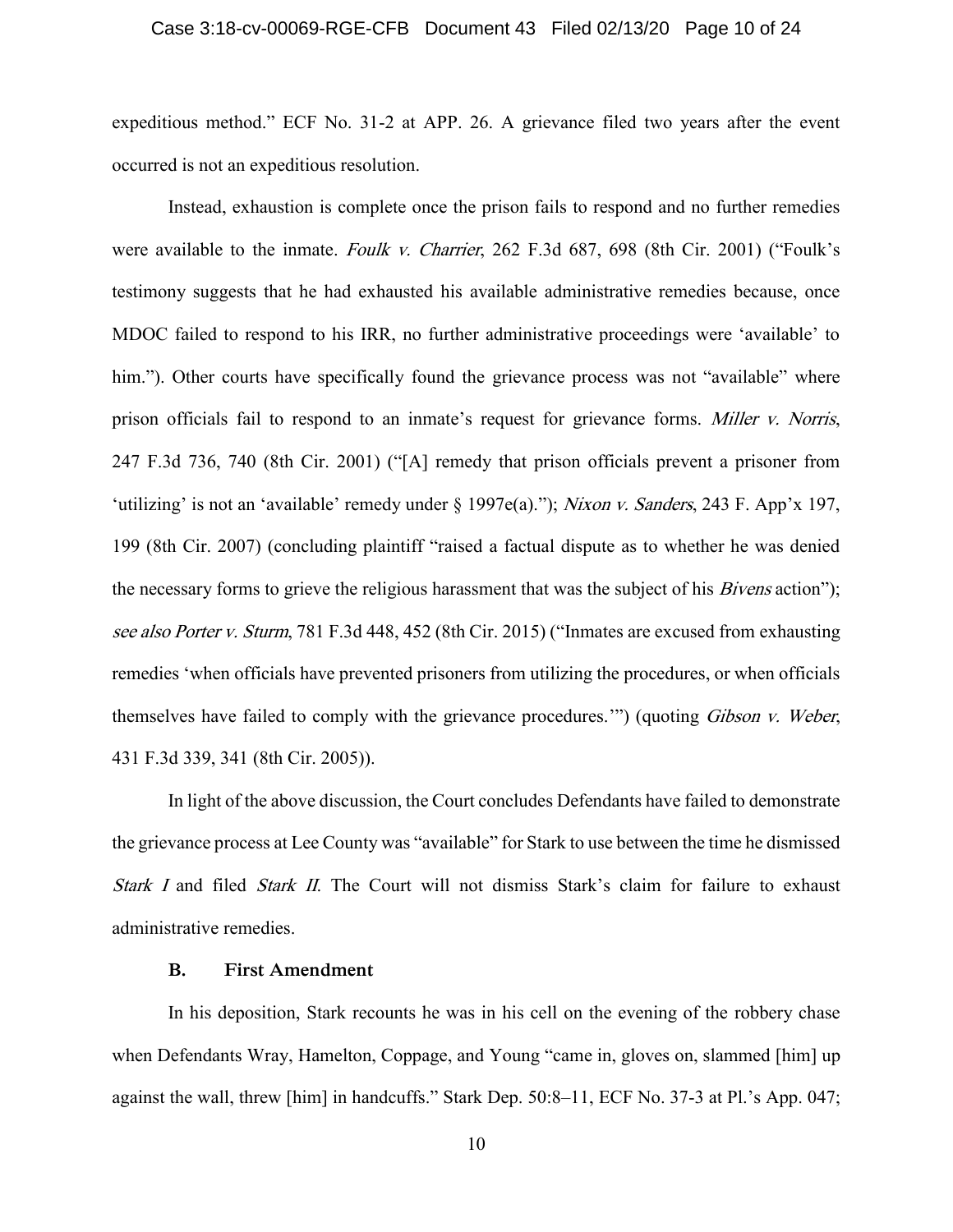## Case 3:18-cv-00069-RGE-CFB Document 43 Filed 02/13/20 Page 11 of 24

see also ECF No. 1 ¶ 38. Defendants also had a taser pointed at him. Stark Dep. 51:17-18, ECF No. 37-3 at Pl.'s App. 047–048. Throughout the day Stark had been asking to make phone calls regarding back pain but was not allowed to do so. Stark Dep. 51:7–15, ECF No. 37-3 at Pl.'s App. 047. Stark acknowledged he also "might have mentioned that [he was] going to go to the newspaper or [he was] calling the news, and that's when [Defendants] was like, 'Well, you're not calling anybody, how about that.'" Stark Dep. 52:20–23, ECF No. 37-3 at Pl.'s App. 048. When Defendants came to his cell in the evening, "they specifically said, you know, 'This is none of your business, you don't need to talk about it to nobody, anything that you seen, you know, keep to yourself.'" Stark Dep. 51:12–15, ECF No. 37-3 at Pl.'s App. 047.

Stark alleges Defendants' words and actions were an attempt to intimidate Stark into denying he was with Sproul during a dangerous robbery chase and shooting. ECF No. 1 ¶ 38. Defendants do not dispute that they made these statements, only that such action did not violate Stark's free speech rights. ECF No. 31-3 at 7 (arguing Stark's allegations are "clearly baseless" or based on a "fantastic or delusional factual scenario").

"To prevail on a § 1983 claim for retaliation in violation of the First Amendment, [a plaintiff] must demonstrate (1) that he engaged in a protected activity; (2) that the government official took adverse action against him that would chill a person of ordinary firmness from continuing in the activity; and (3) that the adverse action was motivated at least in part by the exercise of the protected activity." *Santiago v. Blair*, 707 F.3d 984, 991 (8th Cir. 2013).

First, speech which criticizes a law enforcement officer is protected under the First Amendment. See Hoyland v. McMenomy, 869 F.3d 644, 655 (8th Cir. 2017) (quoting cases which acknowledge criticism of police is protected speech).

Stark must next show Defendants "took adverse action against him that would chill a person of ordinary firmness from continuing in the activity." Santiago, 707 F.3d at 991. The

11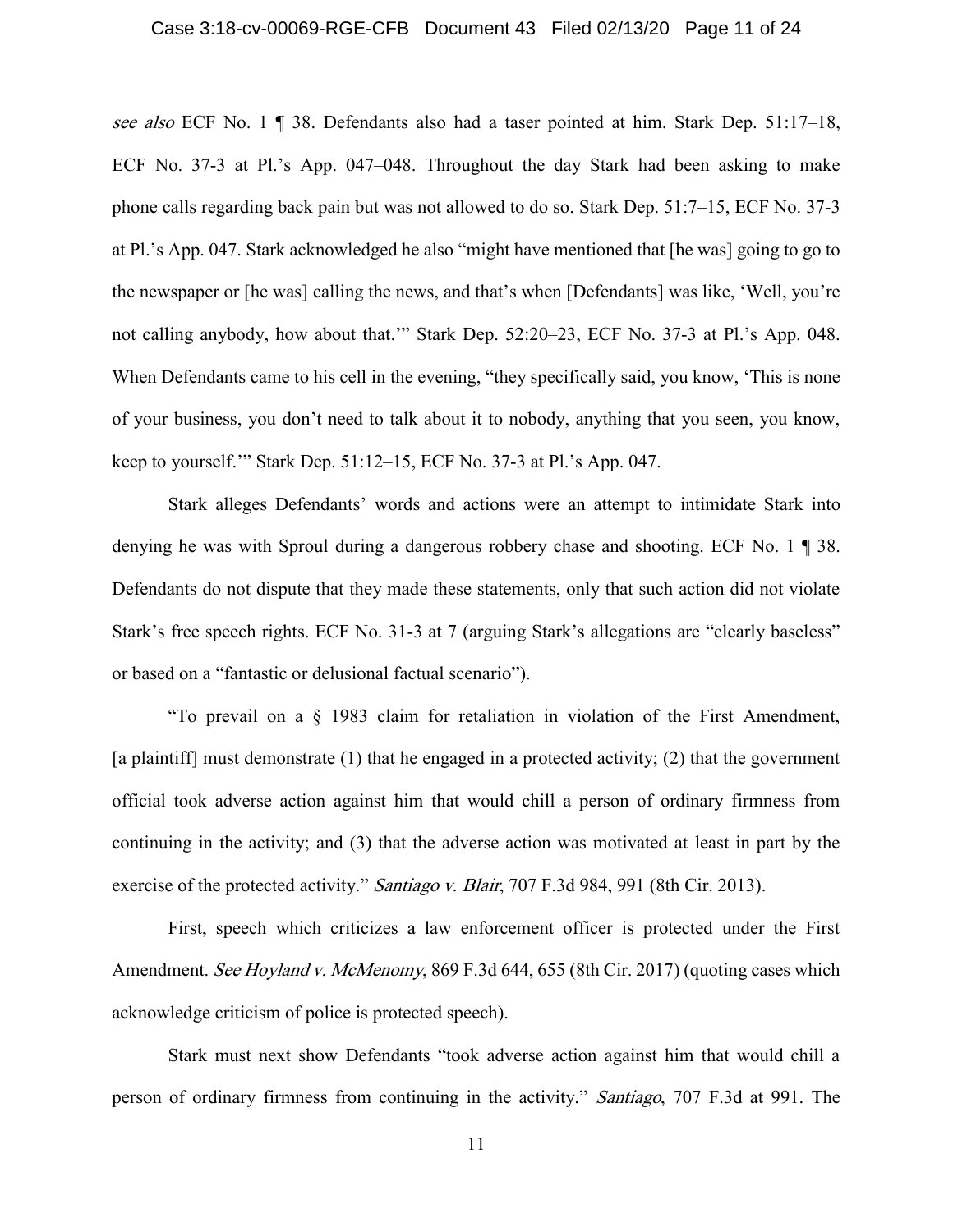## Case 3:18-cv-00069-RGE-CFB Document 43 Filed 02/13/20 Page 12 of 24

question is not whether Stark would have been deterred, but how a reasonable person would have responded. See Garcia v. City of Trenton, 348 F.3d 726, 729 (8th Cir. 2003) (noting person of ordinary firmness is objective rather than subjective test). Defendants told Stark this was none of his business and told him to keep what he had seen to himself. Stark Dep. 51:12–15, ECF No. 37-3 at Pl.'s App. 047. These words, in and of themselves, may not have seemed threatening, but when combined with slamming Stark against a wall, placing him in handcuffs, and pointing a taser at him, Stark has at least generated a fact question about what Defendants attempted to convey. "[A] threat of retaliation is sufficient injury" if done in retaliation for an inmate exercising his First Amendment rights. Santiago, 707 F.3d at 992.

Finally, the alleged threat must have been "motivated at least in part by the exercise of the protected activity." Id. at 991. Defendants assert they entered Stark's cell because "Stark was upset about not being with his brother and commenced banging on the cell door and screaming after lights out." ECF No. 40 at 4. Defendants also argue outside telephone calls were refused because Stark had no money in his account to make any telephone calls. ECF No. 31-3 at 7; ECF No. 40 at 2.

Stark admits he was kicking on the door and screaming after lights out. Stark Dep. 51:19–22, ECF No. 40-1 at 3. Moreover, Stark has no right to unlimited access to the telephone. See Benzel v. Grammer, 869 F.2d 1105, 1108 (8th Cir. 1989) ("Although in some instances prison inmates may have a right to use the telephone for communication with relatives and friends, prison officials may restrict that right in a reasonable manner, 'subject to rational limitations in the face of legitimate security interest of the penal institution.'") (citation omitted). Nonetheless, "'the court is obligated "to make an independent examination of the whole record in order to make sure that the judgment does not constitute a forbidden intrusion on the field of free expression."'" United States v. Parker, 871 F.3d 590, 605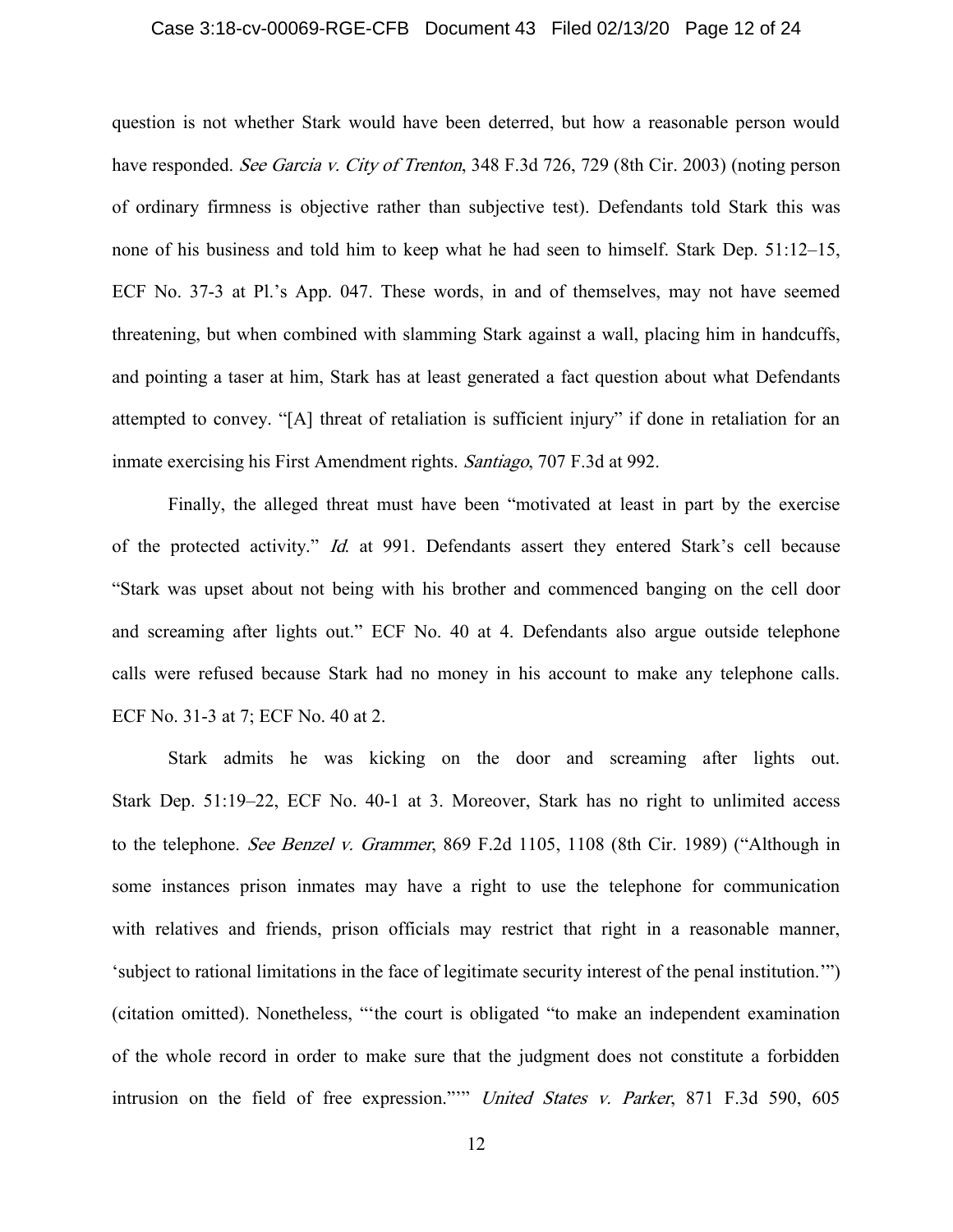## Case 3:18-cv-00069-RGE-CFB Document 43 Filed 02/13/20 Page 13 of 24

(8th Cir. 2017) (quoting *Snyder v. Phelps*, 562 U.S. 443, 453 (2011)). Given the entire context of the interactions with Defendants, it is unclear why it was necessary for multiple officers to respond to the "ruckus" by entering the cell, placing Stark in handcuffs, pointing a taser at him, and telling him not to talk about things he saw earlier in the day. Stark has created a genuine issue of material fact as to whether Defendants' actions and words were motivated, at least in part, by Stark's attempt to make phone calls to the media.

Finally, even if the claim is not frivolous, Defendants argue they are entitled to qualified immunity. ECF No. 31-3 at 7–10. Government officials "generally are shielded from liability for civil damages insofar as their conduct does not violate 'clearly established' statutory or constitutional rights of which a reasonable person would have known." *Harlow v. Fitzgerald*, 457 U.S. 800, 818 (1982). Immunity balances "the need to hold public officials accountable when they exercise power irresponsibly and the need to shield officials from harassment, distraction, and liability when they perform their duties reasonably." Pearson v. Callahan, 555 U.S. 223, 231 (2009).

To determine qualified immunity, a Court must consider "(1) whether the facts shown by the plaintiff make out a violation of a constitutional or statutory right, and (2) whether that right was clearly established at the time of the defendant's alleged misconduct." Brown v. City of Golden Valley, 574 F.3d 491, 496 (8th Cir. 2009) (citing Saucier v. Katz, 533 U.S. 194, 201 (2001)). If there was a constitutional violation, then qualified immunity only shields the officer from liability "if the constitutional right was [not] clearly established at the time of the violation." Jackson v. Stair, 944 F.3d 704, 711 (8th Cir. 2019).

Defendants argue they are "entitled to qualified immunity because Stark has no clearly established constitutional right to free phone calls." ECF No. 31-3 at 7. Stark's claim, however, is not based on whether he was required to pay for his telephone calls but instead that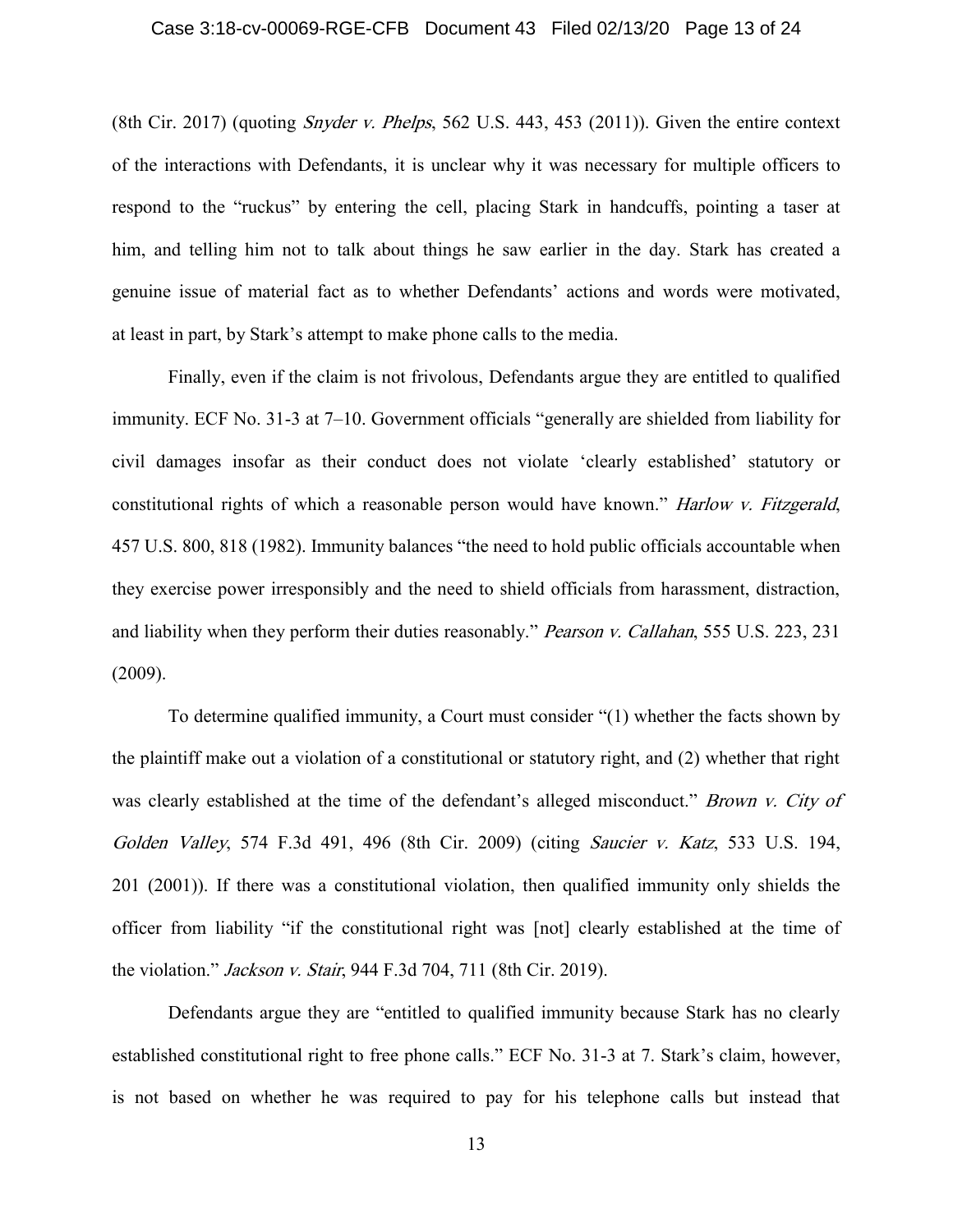## Case 3:18-cv-00069-RGE-CFB Document 43 Filed 02/13/20 Page 14 of 24

Defendants used intimidating actions and words in order to prevent Stark from speaking out about the robbery chase. ECF No. 1 at 7.

The law of this circuit has "long held" a First Amendment retaliation claim exists where a defendant has made a threat of retaliation for exercising one's First Amendment rights, and "is true especially when the threats are ones of death or serious harm to an inmate's safety." Santiago, 707 F.3d at 992. In Santiago, the correctional officer implied that if the prisoner plaintiff did not drop his grievance against a second correctional officer, the prisoner "would be found hanging in his cell and that his death would be made to look like a suicide." Id. The Court concluded such a threat "issued by a correctional officer tasked with guarding a prisoner's segregated cell, would chill a prisoner of ordinary firmness from engaging in the prison grievance process." Id.; see also Burgess v. Moore, 39 F.3d 216, 218 (8th Cir. 1994) ("[A] threat of retaliation is sufficient injury if made in retaliation for an inmate's use of prison grievance procedures.").

On the night Defendants entered Stark's cell, it was clearly established that prisoners had a right to be free from retaliation for exercising their First Amendment rights. Therefore, Defendants are not entitled to qualified immunity on this issue.

The Court denies summary judgment on Stark's free speech claim.

## **C. Qualified Immunity as to Defendant Sproul**

 $\overline{a}$ 

Stark alleges Sproul's pursuit of the bank robbery suspect while Stark was in the back seat of the law enforcement vehicle without seat belts constituted both an unreasonable seizure and cruel and unusual punishment<sup>3</sup> under both the federal and state constitutions. ECF No. 1 ¶¶ 34–36.

<sup>3</sup> The complaint does not clarify Stark's status as a prisoner at Lee County. ECF No. 1 ¶ 13 (alleging "Stark was in the custody of the Sheriff of Lee County"). "The Eighth Amendment does not apply to pretrial detainees, but the Due Process Clause of the Fourteenth Amendment imposes analogous duties on jailers to care for detainees." Christian v. Wagner, 623 F.3d 608, 613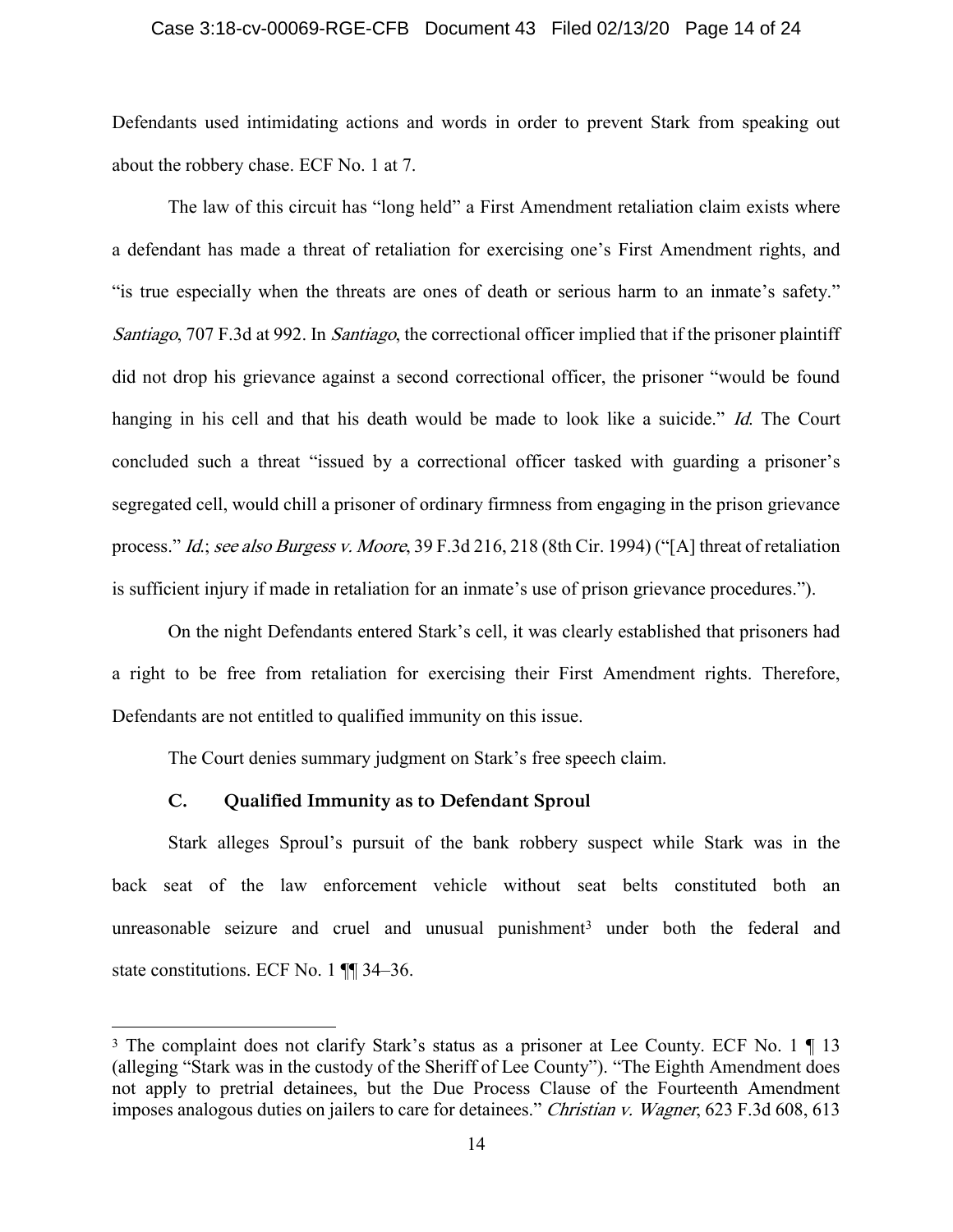#### **1. Substantive Due Process**

The facts of Stark's Fourth and Eighth Amendment claims are the same, and as such, Defendants assert "the analysis of his liability would be the same as a Fourteenth Amendment Substantive due process claim." ECF No. 31-3 at 8. Defendants contend they are entitled to qualified immunity upon this claim. *Id.* at  $7-10$ . The Court first considers what analytical framework should apply to these claims.

With respect to prisoners, substantive due process claims may overlap with Eighth Amendment or Fourth Amendment protections. See Whitley v. Albers, 475 U.S. 312, 327 (1986). The Supreme Court has considered a substantive due process claim in the context of a motorcycle passenger killed during a high-speed chase. Cty. of Sacramento v. Lewis, 523 U.S. 833 (1998). In determining whether substantive due process was violated, the Court considered how the law enforcement officer "must balance on one hand the need to stop a suspect and show that flight from the law is no way to freedom, and, on the other, the high-speed threat to all those within stopping range, be they suspects, their passengers, other drivers, or bystanders." *Id.* at 853. Because there is no luxury of time to make important decisions, the Supreme Court held "that high-speed chases with no intent to harm suspects physically or to worsen their legal plight do not give rise to liability under the Fourteenth Amendment, redressible by an action under § 1983." Id. at 854.

As in *Lewis*, Sproul argues "[h]e was confronted with a fluid and dynamic situation where an armed robber might [evade] capture." ECF No. 31-3 at 10. Sproul argues his actions do not shock the conscience, nor were they done with the intent to harm Stark. Id. (citing Neal v. St. Louis

 $\overline{a}$ 

<sup>(8</sup>th Cir. 2010) (citing City of Revere v. Mass. Gen. Hosp., 463 U.S. 239, 244 (1983)); see also Johnson v. Leonard, 929 F.3d 569, 575 (8th Cir. 2019) (stating pretrial detainee is "entitled to at least as much protection under the Fourteenth Amendment as under the Eighth Amendment").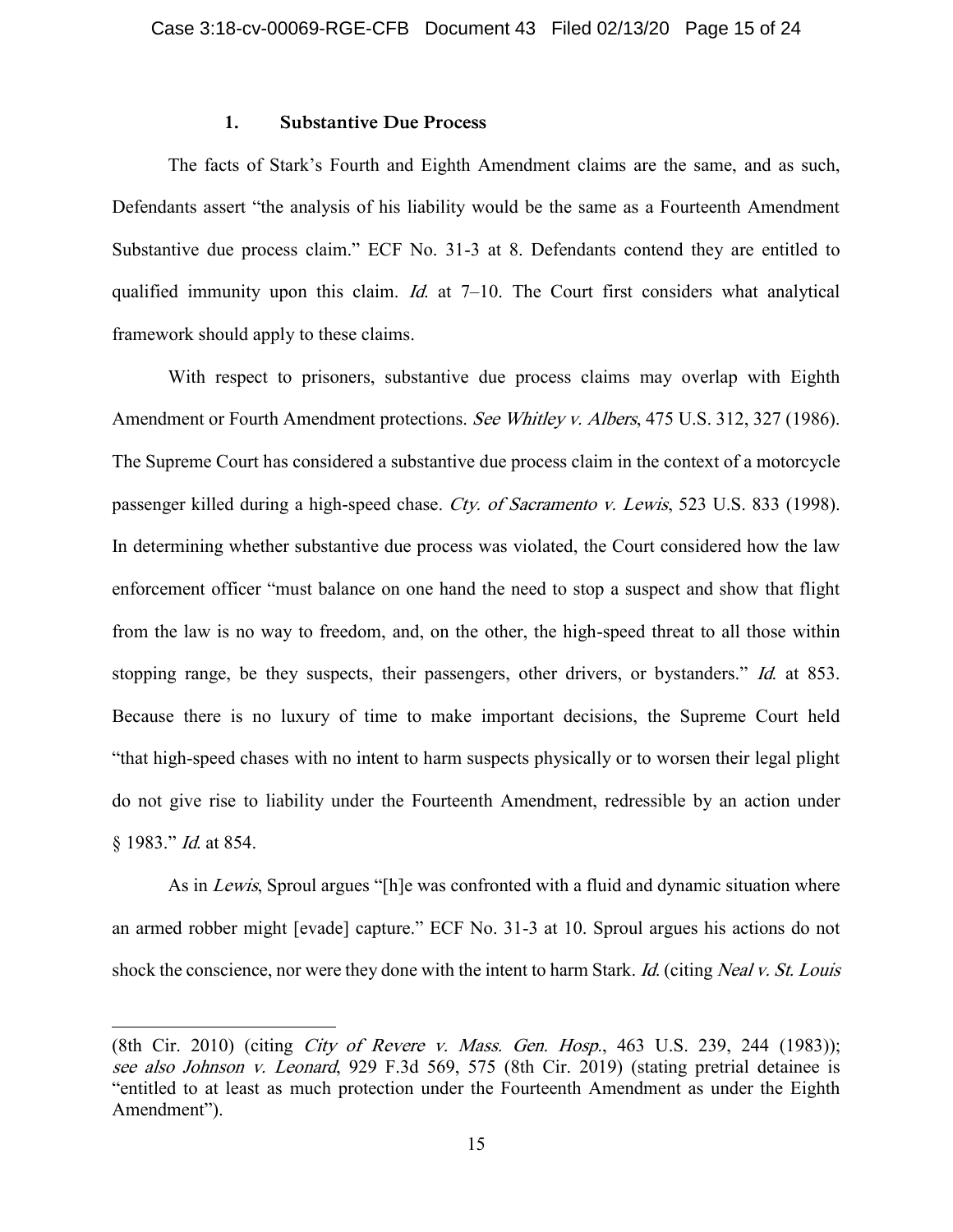Cty. Bd. of Police, 217 F.3d 955, 958 (8th Cir. 2000) ("In situations where a state actor is afforded a reasonable opportunity to deliberate various alternatives prior to electing a course of action, the chosen action will be deemed 'conscience shocking' if the action was taken with 'deliberate indifference.'")).

The "intent-to-harm standard of *Lewis* applies to all  $\S$  1983 substantive due process claims based upon the conduct of public officials engaged in a high-speed automobile chase aimed at apprehending a suspected offender." Helseth v. Burch, 258 F.3d 867, 871 (8th Cir. 2001) (en banc). However, "all claims that law enforcement officers have used excessive force––deadly or not–– in the course of an arrest, investigatory stop, or other 'seizure' of a free citizen should be analyzed under the Fourth Amendment and its 'reasonableness' standard, rather than under a 'substantive due process' approach." Graham v. Connor, 490 U.S. 386, 395 (1989); see also Mensie v. Little Rock, 917 F.3d 685, 688 n.4 (8th Cir. 2019) (recognizing where a narrower constitutional provision applies "'the claim must be analyzed under the standard appropriate to that specific provision, not under the rubric of substantive due process'") (citation omitted). Even Lewis distinguishes the facts of a spontaneous high-speed chase with the "custodial situation of a prison, [where] forethought about an inmate's welfare is not only feasible but obligatory under a regime that incapacitates a prisoner to exercise ordinary responsibility for his own welfare." Lewis, 523 U.S. at 851.

Stark did not bring a substantive due process claim but rather states claims based on alleged violations of unreasonable seizure and cruel and unusual punishment. ECF No. 1 ¶¶ 31–36. Given Supreme Court direction, it is appropriate to discuss these claims in the context of the narrower Fourth and Eighth Amendments as opposed to a substantive due process claim.

16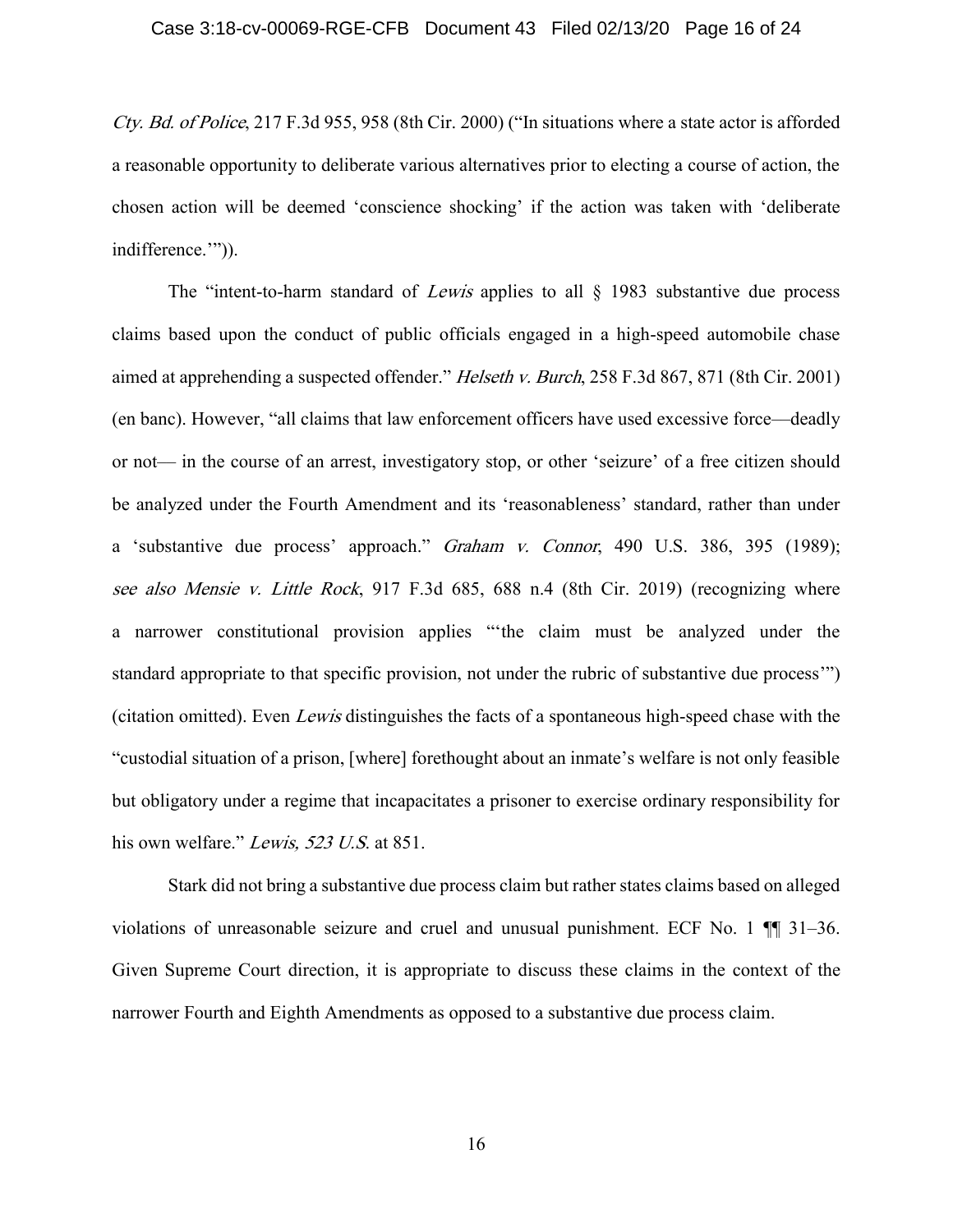## **2. Fourth Amendment**

The Fourth Amendment protects a free citizen from law enforcement officials using "excessive force in the course of making an arrest, investigatory stop, or other 'seizure' of his person." Graham, 490 U.S. at 388. "[T]he Fourth Amendment addresses 'misuse of power,' not the accidental effects of otherwise lawful government conduct." Brower v. Cty. of Inyo, 489 U.S. 593, 596 (1989) (quoting Byars v. United States, 273 U.S. 28, 33 (1927)). Without intent by Sproul to harm Stark, there can be no Fourth Amendment violation.

Sproul averred it was his intent to observe the situation and provide information to other law enforcement officers if required. Sproul Dep. 57:22–23, ECF No. 31-2 at APP. 41 ("My thought pattern at the time was to be an observer, was to not actively engage in anything, but to see if the bad guy runs out and watch, let the PD know."). Stark provides no evidence to create any issue of material fact that Sproul intended to harm him. Nor is the law so clearly established that Sproul would have known his actions would violate Stark's Fourth Amendment rights. See Corbitt v. Vickers, 929 F.3d 1304, 1317 (11th Cir. 2019) ("[W] e are unable to identify any settled Fourth Amendment principle making it obviously clear that volitional conduct which is not intended to harm an already-seized person gives rise to a Fourth Amendment violation."); see also McCoy v. City of Monticello, 342 F.3d 842, 847 n.3 (8th Cir. 2003) ("The shooting was unintentional, thereby raising an interesting question of law: after an intentional Fourth Amendment seizure has occurred, does an accidental shooting implicate the Fourth Amendment?"). For this reason, Sproul is entitled to qualified immunity with respect to Stark's Fourth Amendment claim. See Jackson, 944 F.3d at 711 (holding qualified immunity shields officer from liability "if the constitutional right was clearly established at the time of the violation").

17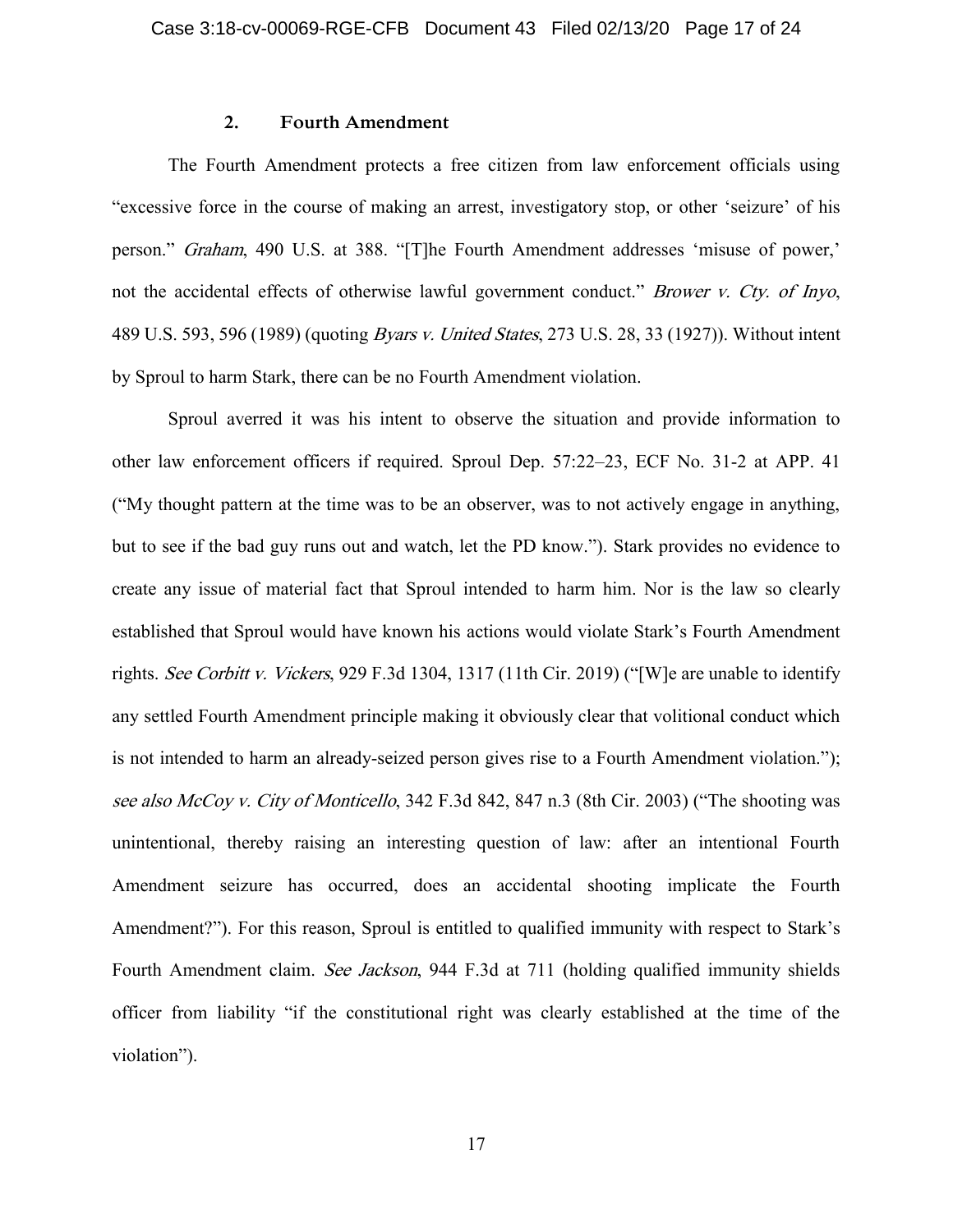## Case 3:18-cv-00069-RGE-CFB Document 43 Filed 02/13/20 Page 18 of 24

Stark argues the qualified immunity analysis as applied to claims under the Iowa Constitution is different from federal law. Pl.'s Br. Supp. Resist. Defs.' Mot. Summ. J. 13–14, ECF No. 37-2. Under Iowa law, "[a] defendant who pleads and proves as an affirmative defense that he or she exercised all due care to conform with the requirements of the law is entitled to qualified immunity on an individual's claim for damages for violation of article I, sections 1 and 8 of the Iowa Constitution." Baldwin v. City of Estherville, 915 N.W.2d 259, 260–61 (Iowa 2018).

As discussed above, the Court concludes there was no Fourth Amendment violation of Stark because there was no intentional act of excessive force by Sproul to harm him. Stark argues Sproul's intentions are irrelevant because "[a]n officer's evil intentions will not make a Fourth Amendment violation out of an objectively reasonable use of force; nor will an officer's good intentions make an objectively unreasonable use of force constitutional." ECF No. 37-2 at 16 (quoting Graham, 490 U.S. at 387). While it is irrelevant whether the officer intended to cause the amount of harm deliberately inflicted, the intentions of the officer are relevant to determine whether the officer intended to apply the force or if it was a consequence of a separate, unrelated action. As there was no substantive violation either under state or federal law, it is not necessary to consider whether qualified immunity applies to his state claim. See Saidu v. City of Des Moines, No. 18-2793, 2019 WL 6002050, at \*2 n.3 (8th Cir. Nov. 13, 2019) (unpublished) (per curiam) (declining to address qualified immunity under either federal law or as set forth in Baldwin).

## **3. Eighth Amendment**

The analysis is different with respect to Stark's Eighth Amendment claim. Unlike a Fourth Amendment claim, once Stark was in Sproul's custody, the Eighth Amendment required Sproul to protect Stark. See Estelle v. Gamble, 429 U.S. 97, 103-04 (1976) ("The infliction of such unnecessary suffering is inconsistent with contemporary standards of decency as manifested in modern legislation codifying the common-law view that 'it is but just that the public be required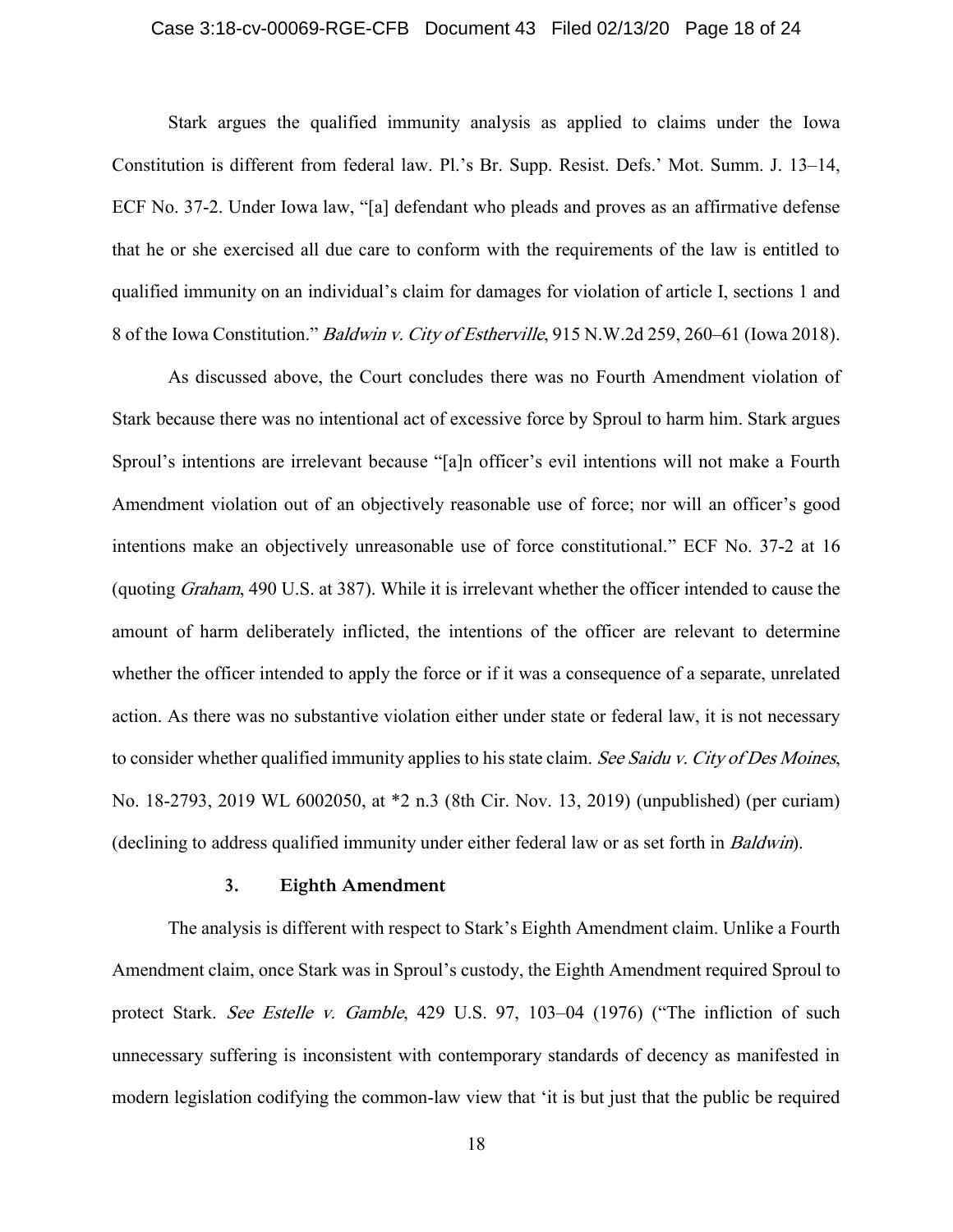## Case 3:18-cv-00069-RGE-CFB Document 43 Filed 02/13/20 Page 19 of 24

to care for the prisoner, who cannot by reason of the deprivation of his liberty, care for himself.'") (internal citations omitted). A prison official violates the Eighth Amendment if the official is deliberately indifferent to the prisoner, that is, if the defendant knew of an excessive risk to the inmate's health or safety, and knowingly disregarded the risk. Farmer v. Brennan, 511 U.S. 825, 828, 837 (1994).

A failure to use seatbelts, without more, does not violate the Eighth Amendment. Spencer v. Knapheide Truck Equip. Co., 183 F.3d 902, 906 (8th Cir. 1999) (finding policy to purchase patrol wagons without safety restraints constituted "negligence at most"); see also Jabbar v. Fischer, 683 F.3d 54, 58 (2d Cir. 2012 ("failure to provide a seatbelt is not, in itself, 'sufficiently serious' to constitute an Eighth Amendment violation").

However, the "failure to provide a seatbelt to a prisoner while driving in a manner that puts the prisoner at risk of injury can constitute deliberate indifference to a prisoner's safety and health." Brown v. Fortner, 518 F.3d 552, 558 (8th Cir. 2008). In Brown, the police officer failed to secure the prisoner with a seatbelt even though the prisoner had requested such restraint. Id. at 559. Additionally, Brown alleged the law enforcement officer was driving "in excess of the speed limit, following too closely to the lead van, crossing over double-yellow lines, and passing non-convoy cars when the road markings clearly prohibited doing so." *Id*. The prisoner was restrained with "belly chains, handcuffs, leg chains, and a black box covering the handcuffs," which prevented him from bracing himself. *Id.* at 556. The Court of Appeals found this offer of evidence was sufficient to establish a fact question as to whether the officer's actions created a substantial risk of harm to the plaintiff and whether the officer "knew of and disregarded the risk he created." Id. at 560. The Court of Appeals also concluded the driver was not entitled to qualified immunity because he had "'fair warning' that driving recklessly while transporting a shackled inmate who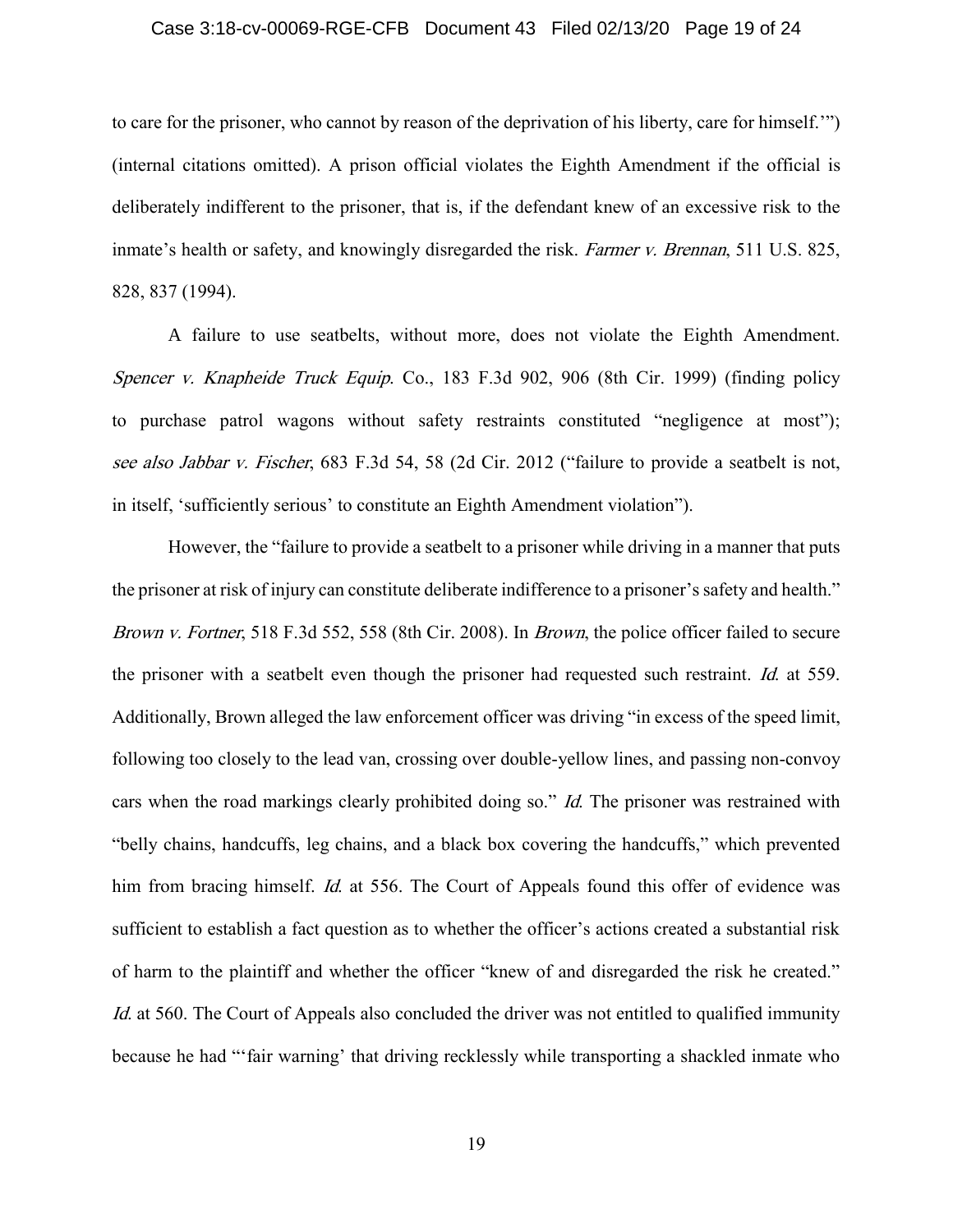## Case 3:18-cv-00069-RGE-CFB Document 43 Filed 02/13/20 Page 20 of 24

had been denied the use of a seatbelt and ignoring requests to slow down violated the constitutional prohibition against cruel and unusual punishment." Id. at 561.

"Clearly established" law, for purposes of qualified immunity, does not require a party to cite a case directly on point or with identical facts, "but 'controlling authority' or 'a robust consensus of cases of persuasive authority' must have put 'the statutory or constitutional question beyond debate' as of the date of the alleged violation." Hamner v. Burls, 937 F.3d 1171, 1177 (8th Cir. 2019) (quoting Ashcroft v. al-Kidd, 563 U.S. 731, 741–42 (2011)). Brown clearly established that driving recklessly while transporting a shackled inmate who was not using a seatbelt "violated the constitutional prohibition against cruel and unusual punishment." Brown, 518 F.3d at 561.

Defendants argue Sproul was not driving recklessly but "used reasonable and necessary evasive action to avoid injury to himself and Stark." ECF No. 31-3 at 10. The record indicates otherwise. In addition to not securing Stark with a seatbelt, Sproul Dep. 11:15–22, ECF No. 31-2 at APP. 37, Stark was in the backseat of the car wearing handcuffs, leg shackles, and his hands were belly chained to his waistline. Sproul Dep. 18:8–24, ECF No. 31-2 at APP. 38. At most, he could only move his hands approximately eight inches in any direction, and had limited ability to brace himself, grab the armrest, seat, or any safety handle. Sproul Dep. 20:8–21:13, ECF No. 31-2 at APP. 38. Sproul "gunned the vehicle over the curb, like floored it, ramped the curb, and then . . . took off straight after the guy." Stark Dep. 36:7–9, ECF No. 37-3 at Pl.'s App. 044. Stark was in the middle of the back seat where he was "getting thrown around," and "going up and down through this field." Stark Dep. 37:6–10, ECF No. 37-3 at Pl.'s App. 044. By Sproul's own account, he drove through an unmaintained empty lot and crossed over ruts and depressions in the ground. Sproul Dep. 69:18–23, ECF No. 37-3 at Pl.'s App. 034–035. After the bank robber shot at Sproul through the windshield, Sproul "turned hard right."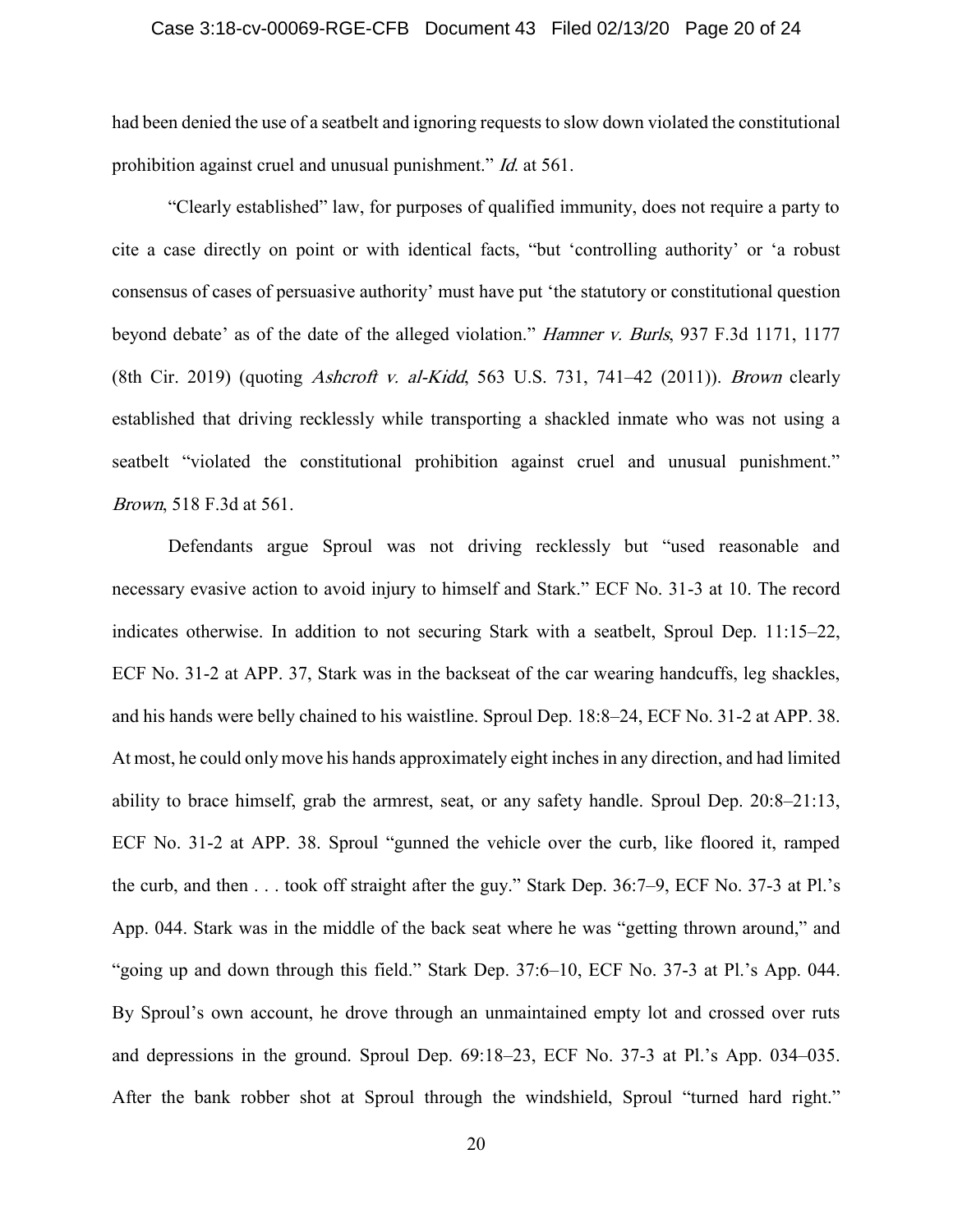## Case 3:18-cv-00069-RGE-CFB Document 43 Filed 02/13/20 Page 21 of 24

Sproul Dep. 61:23–62:2, ECF No. 37-3 at Pl.'s App. 033. He then "drove around in between trees and up over [a] curb (indicating) and out." Sproul Dep. 62:2–4, ECF No. 37-3 at Pl.'s App. 033. Sproul stated, "I just remember getting the hell out of Dodge." Sproul Dep. 69:25–70:1, ECF No. 37-3 at Pl.'s App. 035.

These facts are sufficient to create a material fact question as to whether Sproul, by engaging in an unrelated pursuit while having a prisoner in the backseat without being secured by a seatbelt and without any way to brace himself, drove in a manner which put Stark at risk of injury and Sproul disregarded the risk. Because it was clearly established at the time that the "failure to provide a seatbelt to a prisoner while driving in a manner that puts the prisoner at risk of injury can constitute deliberate indifference to a prisoner's safety and health," see Brown, 518 F.3d at 558, Sproul is not entitled to qualified immunity on this issue. Summary judgment on this issue is denied.

#### **D**. **Conspiracy**

Stark alleges Defendants Sproul, Wray, Coppage, Hamelton, Young, and Lee County conspired to cover up the robbery chase and to harass Stark after he was released from prison. ECF No. 1  $\P$  40–44. Stark now concedes there is insufficient evidence to support the conspiracy claim, and "agrees that Count IV of his complaint should be dismissed." ECF No. 37-2 at 16. Accordingly, this claim is dismissed.

## **E. Lee County**

"[T]here must be an unconstitutional act by a municipal employee before a municipality can be held liable." *Kasiah v. Crowd Sys.*, 915 F.3d 1179, 1186 (8th Cir. 2019) (internal quotations marks and citation omitted). Defendants argue Lee County is entitled to summary judgment because no employee of Lee County is liable for any unconstitutional acts. ECF No. 31-3 at 11. Because the Court has concluded questions of fact remain as to whether some of the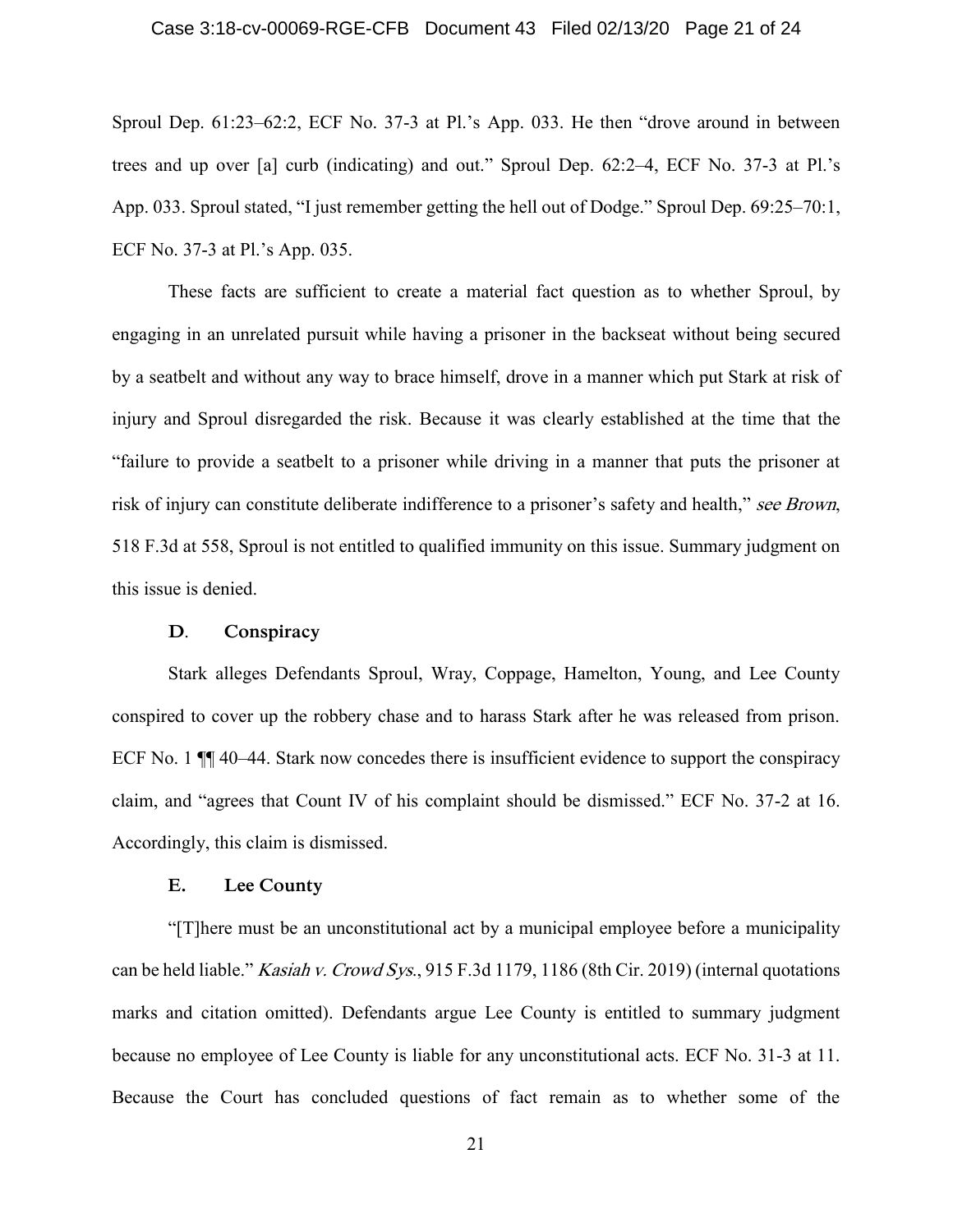## Case 3:18-cv-00069-RGE-CFB Document 43 Filed 02/13/20 Page 22 of 24

county-employee defendants violated Stark's constitutional rights, Lee County is not entitled to summary judgment on this basis.

## **F. State Law Claims**

Stark's state law claims allege Defendants Sproul, Wray, Coppage, Hamelton, Young, and Lee County were negligent toward Stark in the course of their duties. ECF No. 1  $\P$  45–52. Defendants do not move for summary judgment on these claims but argue "the Court should decline to continue jurisdiction of the matter." ECF No. 31-3 at 11.

"[D]istrict courts shall have supplemental jurisdiction over all other claims that are so related to claims in the action within such original jurisdiction that they form part of the same case or controversy under Article III of the United States Constitution." 28 U.S.C. § 1367(a). Where no claims over which the court had original jurisdiction remain, the district court has the discretion to decline to exercise supplemental jurisdiction over any supplemental claims. 28 U.S.C. § 1367(c)(3); see also Franklin v. Zain, 152 F.3d 783, 786 (8th Cir. 1998) ("Unlike a claim over which it has original jurisdiction, the district court may decline to exercise supplemental jurisdiction over a pendent state claim if it has dismissed all claims over which it has original jurisdiction.").

The Court has denied summary judgment as to Stark's First and Eighth Amendment claims. Because these claims are part of the same controversy, it is appropriate to exercise supplemental jurisdiction over Stark's remaining state law claims.

## **G. Motion for Emergency Injunctive Relief**

 $\overline{a}$ 

Count VI of Stark's complaint against the State of Iowa alleges he has been denied necessary medical care for his injuries while incarcerated by the State of Iowa.<sup>4</sup>

<sup>4</sup> Under the Eleventh Amendment, states and their agencies are immune from being sued in federal court unless Congress has abrogated the State's immunity by some express statutory provision, or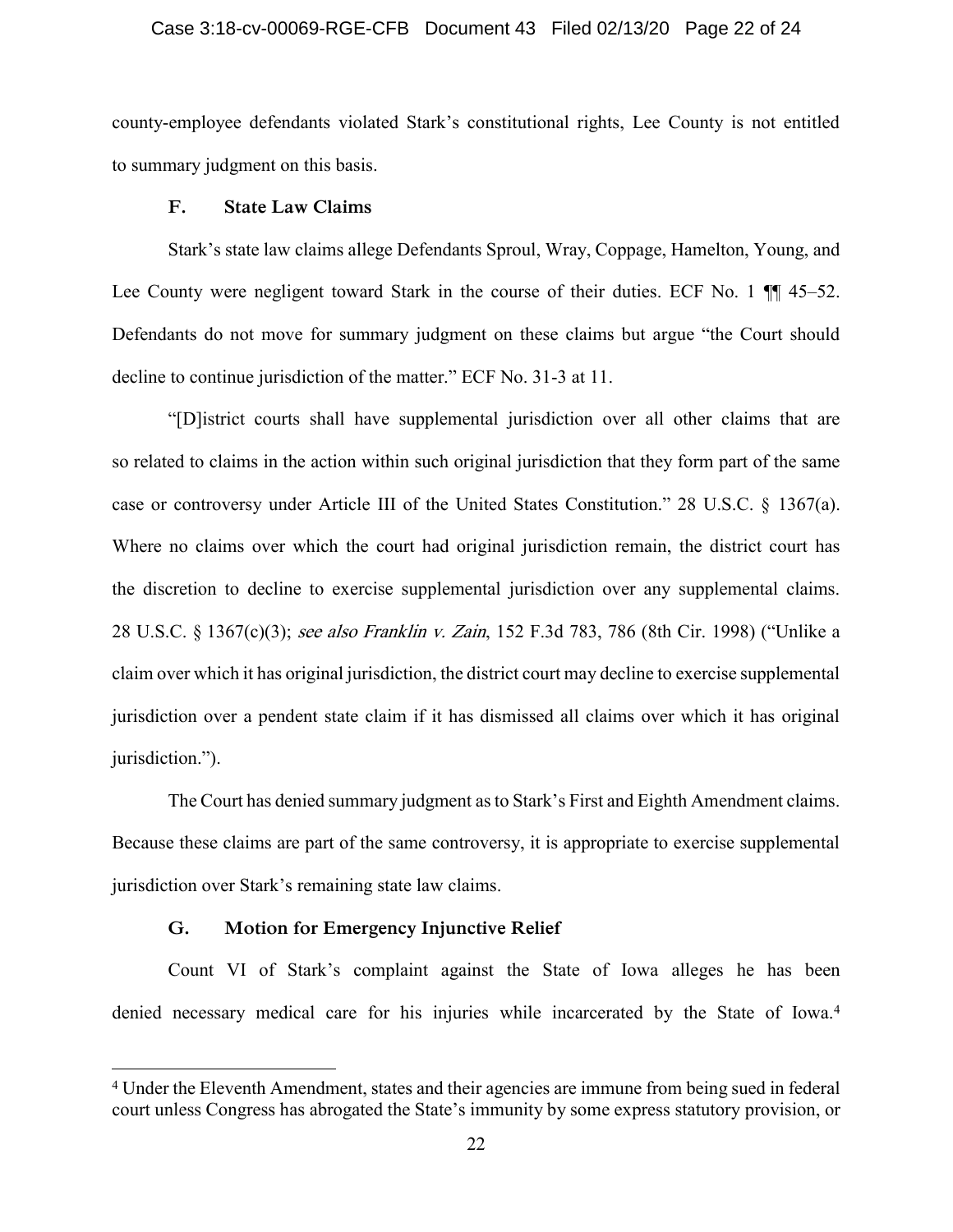## Case 3:18-cv-00069-RGE-CFB Document 43 Filed 02/13/20 Page 23 of 24

ECF No. 1 ¶¶ 53–68. He alleges the lack of care violates his rights to be free from cruel and unusual punishment as guaranteed in both the United States and Iowa constitutions. Id. Stark alleges by refusing and delaying treatment from these injuries, he has experienced ongoing pain and suffering, and "[t]he State of Iowa should be enjoined to require that Stark receive all necessary medical evaluation and treatment, including neck surgery, if recommended by Stark's treating orthopedic surgeon and/or neurosurgeon." Id. ¶ 64.

The State of Iowa has answered the complaint but did not respond to the request for emergency injunctive relief. ECF No. 18. In his deposition, however, Stark states he is currently taking pain and anxiety medication, and the Iowa Department of Corrections has agreed to provide him spinal surgery. Stark Dep. 48:6–9, 56:4–25, ECF No. 37-3 at Pl.'s App. 046, 048–049; see also ECF No. 37-2 at 6. Further, in three joint status reports made to the Court and submitted by Stark's counsel, "the parties agree that no issues at this time need to be addressed by the court for purposes of [a scheduled Status Conference]." See Status Reports, ECF Nos. 23, 25, 29. As it appears Stark is currently receiving appropriate treatment, the request for emergency injunctive relief is denied as moot.

## **IV. SUMMARY AND RULINGS**

 $\overline{a}$ 

Defendants' Motion for Summary Judgment, ECF No. 31, is **GRANTED** with respect to Count I (Fourth Amendment) and Count IV (conspiracy). Summary judgment is **DENIED** with respect to all remaining claims in the complaint.

Stark's request for emergency injunctive relief is **DENIED**.

the State has consented to suit. See U.S. Const. amend. XI; Will v. Mich. Dep't of State Police, 491 U.S. 58, 66–67 (1989); Alabama v. Pugh, 438 U.S. 781, 782 (1978). The State of Iowa did not file a motion to dismiss on this basis, and the Court takes no action sua sponte.